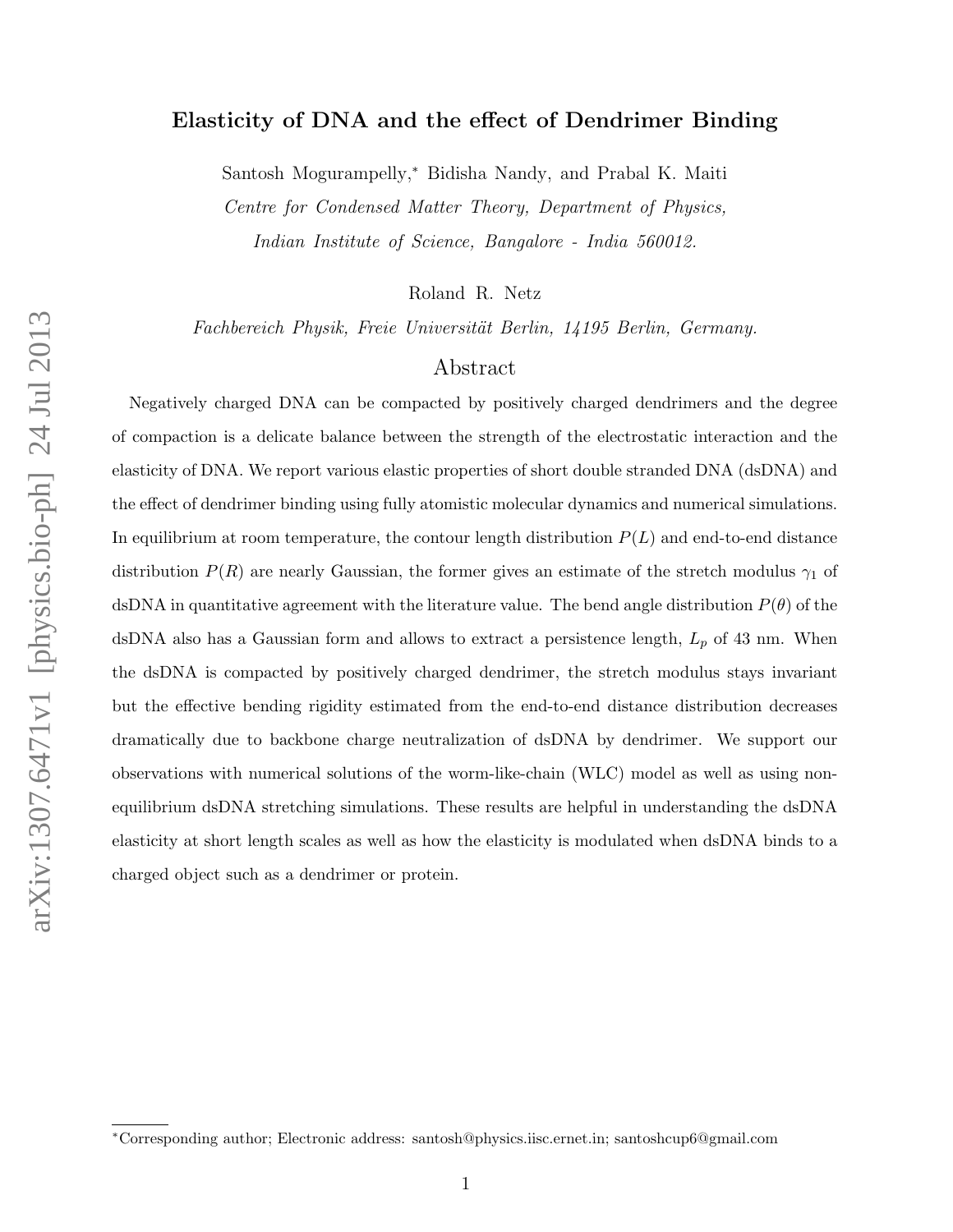# I. INTRODUCTION

Many fundamental biological processes of life such as DNA replication, translation and transcription involve interaction of DNA with proteins where the elasticity of DNA is crucial as a short segment of DNA is tightly wound around proteins. The length scales involved in such biological processes are less than the persistence length (50 nm) of dsDNA and are of interest to study. The advancement of micromanipulation techniques in the last decades allows to perform manipulation experiments with single molecule DNA to understand its mechanical properties. Elastic properties of short DNA of few 10's of base-pairs play a significant role in many cellular processes [1–3]. Extensive experimental work has been done on DNA elasticity in the decade [4–8], but most studies involve long DNA of more than few hundreds of base-pairs in length. Many cellular processes involve unzipping of local DNA base-pairs when proteins bind to DNA with specific interactions [9, 10]. Poly amido amine (PAMAM) dendrimers are hyperbranched polymers and can be considered as model proteins with many protein-like structural similarities [11–13]. PAMAM dendrimers are positively charged at neutral and low pH [14] and can bind negatively charged DNA. Earlier we have studied the interaction of DNA with a dendrimer [15, 16] at varying pH conditions and showed that the binding energy of the DNA-dendrimer complex increases with the size of the dendrimer [16]. In this paper we try to understand how the elasticity of DNA is altered while complexed with a dendrimer, which can be viewed as a model protein. The length scale of the binding area at the DNA binding site covered by typical proteins spans few base-pairs, which is similar to the size of dendrimers.

The end-to-end distance  $(R)$  distributions  $(P(R))$  of semi-flexible polymers in the context of their elasticity have been studied in the past decade extensively [17–25]. Recently both experiments and simulations have focused on the short length scales to study the elasticity of short dsDNA [26–29]. Mazur [30–33] has studied the elastic properties of dsDNA using atomistic simulations based on the probability distributions of end-to-end distance, bending angle etc. To study the effect of dendrimer binding, recent studies [34, 35] using small angle X-ray scattering revealed that dsDNA has different bending modes depending on the dendrimer charge density. The case of a semi-flexible polymer interacting with an oppositely charged sphere was treated as a simple model case of DNA wrapping around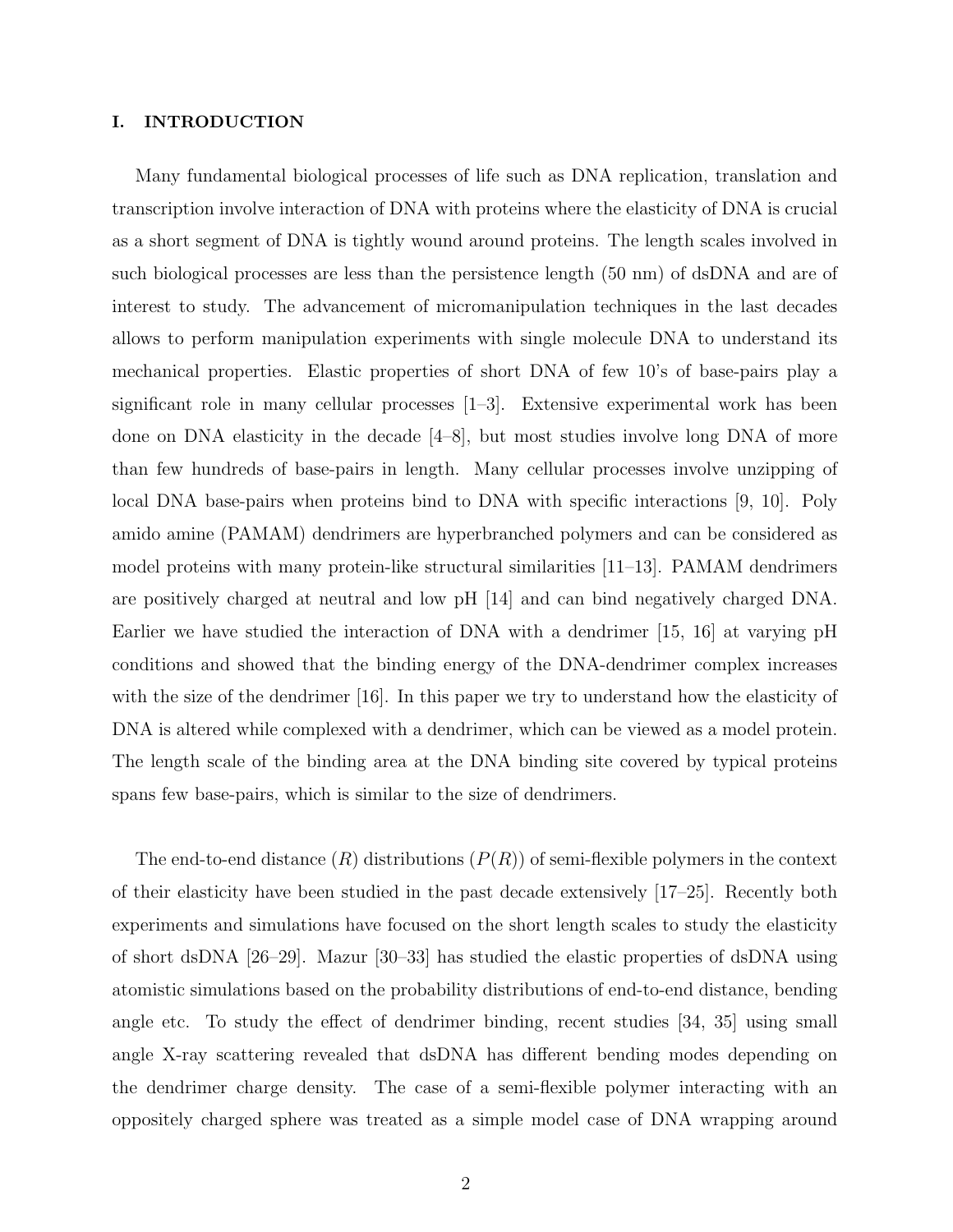histones, forming nucleosome core particles (NCP). This study revealed how the wrapping propensity is influenced by the ionic strength of the solution [9, 10] and how structures very similar to chromatin appear [36]. Understanding short length scale elastic behavior of dsDNA is important since the local bending and unzipping of dsDNA can occur when it binds to proteins. The length scales over which protein binds to dsDNA in a DNA-protein complex are in the nano meter scale, which is less than the persistence length of dsDNA. However, models based on worm-like chain (WLC) largely fails to explain elastic behavior of dsDNA on such short length scales.

With the advance of single molecule experimental techniques like optical tweezers, magnetic tweezers and atomic force microscopy (AFM), it has become possible to study structural details of single DNA (both dsDNA and ssDNA) under external force at varying physiological conditions. Several experimental and theoretical groups have studied [5, 8, 37–42] structural transformations of DNA by external force pulling at one end and fixing the other end of the dsDNA. Single molecule experimental studies of DNA elasticity are explained well by worm-like-chain model [8, 43] which assumes inextensibility, isotropic bending rigidity of polymer in the thermodynamic limit  $(L/L_p \to \infty;$  where  $L_p$  is the persistence length) [5, 8]. WLC theory gives the average end-to-end distance of the polymer when stretched with a force that involves the initial contour length and the persistence length as fitting parameters. However, the WLC model fails to explain the force-extension behavior in the large force limit and also for short length of polymers. For example, for short DNA molecules the WLC model is inadequate to explain the elastic behavior and gives incorrect estimate of persistence length [26, 44], an intrinsic property of the polymer that is expected to be independent of the contour length. In a recent study [27], it has been shown that shorter DNA is softer than measured by single-molecule experiments. It was also shown that the variance in end-to-end distance has a quadratic dependence on the number of base-pairs rather than a linear dependence, a result of linear elastic rod model [44]. These failures of the WLC are mainly due to finite length effects, boundary conditions and rotational fluctuations at the force attachment. Some of these corrections have been incorporated into the WLC model and led to a more general model called FWLC (Finite WLC) in ref [45]. The finite WLC model is able to predict force-extension for a wide range of forces for polymers with lengths ranging from less than the persistence length to infinite chain limit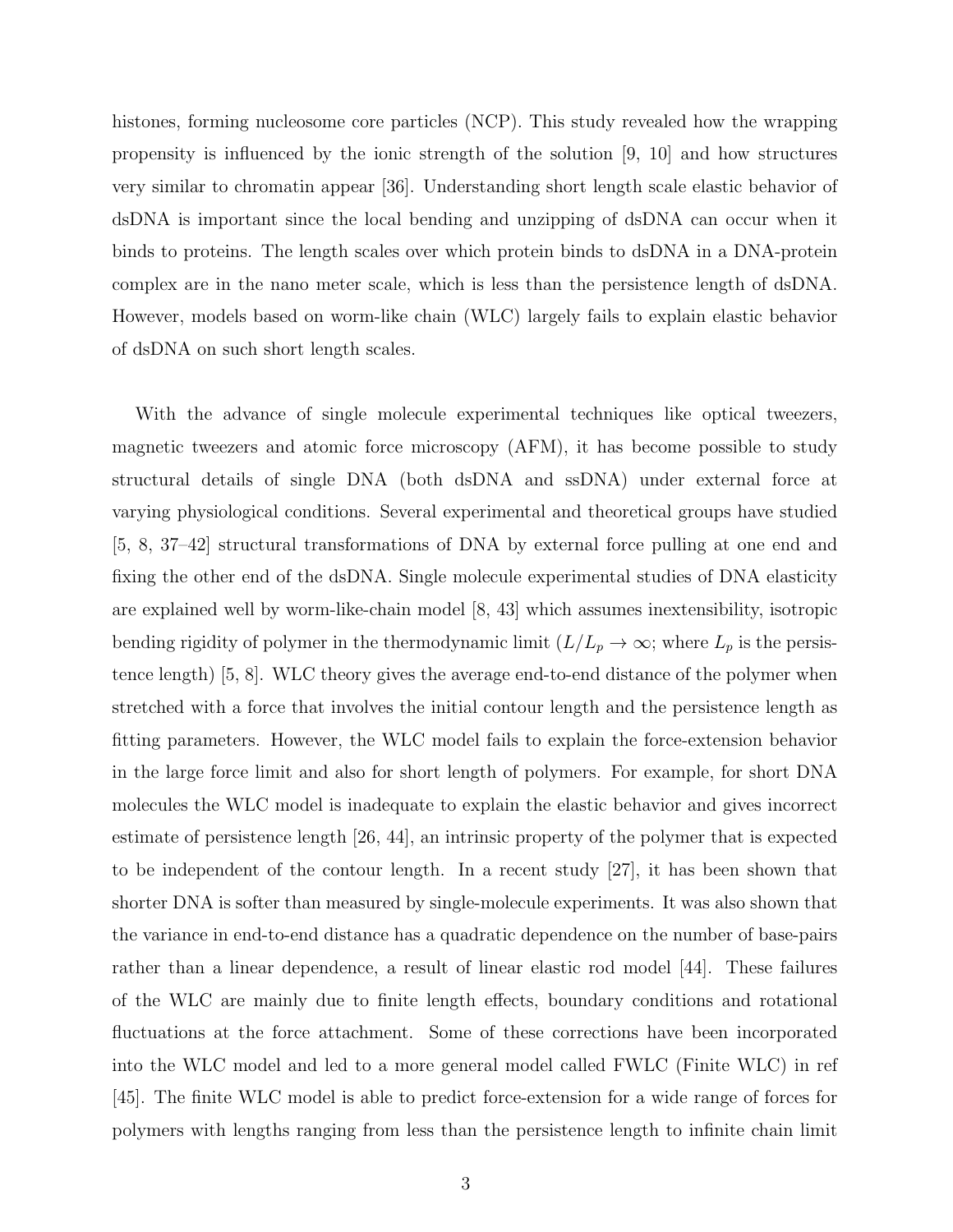[45]. It can also include the effect of formation of a single permanent kink in the polymer. Several researchers have studied the force-extension behavior of polymers, single and double stranded DNA with improvements to the standard WLC model [26, 45–50] but a complete understanding of the elastic behavior at various length scales is not yet well established.

In this paper, we use numerical simulations to solve the WLC model and obtain the end-to-end distance distribution as done earlier [19]. Supported by the WLC numerical solution, we demonstrate that the full atomic description of dsDNA can give more insight into the elasticity at short length scales and how the elastic properties of short dsDNA change when binding to a dendrimer. From the equilibrium contour length and bending angle distributions of 38 base-pair dsDNA, we calculate the stretch modulus and bending persistence length of dsDNA. The variance of the end-to-end distance has a nearly quartic dependence on the number of base-pairs of dsDNA which has its origin in bending fluctuations. By stretching the bare dsDNA in solvent, we calculate the force-extension curves. The stretch modulus calculated from zero and finite-force methods is in good agreement with experiments.

# II. METHODS

All atom molecular dynamics simulations of DNA in salt solution were carried out in equilibrium as well as in non-equilibrium. The sequence of 12 base-pair DNA used in our simulation is  $d(CGC GAA TTC GCG)_2$ , and that for 38 base-pair DNA is  $d(GCC GCG)$ AGG TGT CAG GGA TTG CAG CCA GCA TCT CGT  $CG)_2$  and was taken from our earlier works [41, 42, 51, 52]. To study the effect of dendrimer binding on the elasticity of DNA, we have used the G3 PAMAM dendrimer and 38 base-pair dsDNA complex at neutral pH as reported earlier [16]. In equilibrium, 38 base-pairs dsDNA and dendrimer bound 38 base-pairs dsDNA were simulated separately in explicit solvent. We use ff03 force field parameters of Duan et. al. [53] to describe the bonded and non-bonded interactions for DNA and the TIP3P model [54] for water. We have used the DREIDING force field [55] to describe the intermolecular interaction of the dendrimer. The box dimensions were chosen in order to ensure a minimum of 10  $\AA$  solvation shell around the DNA structure during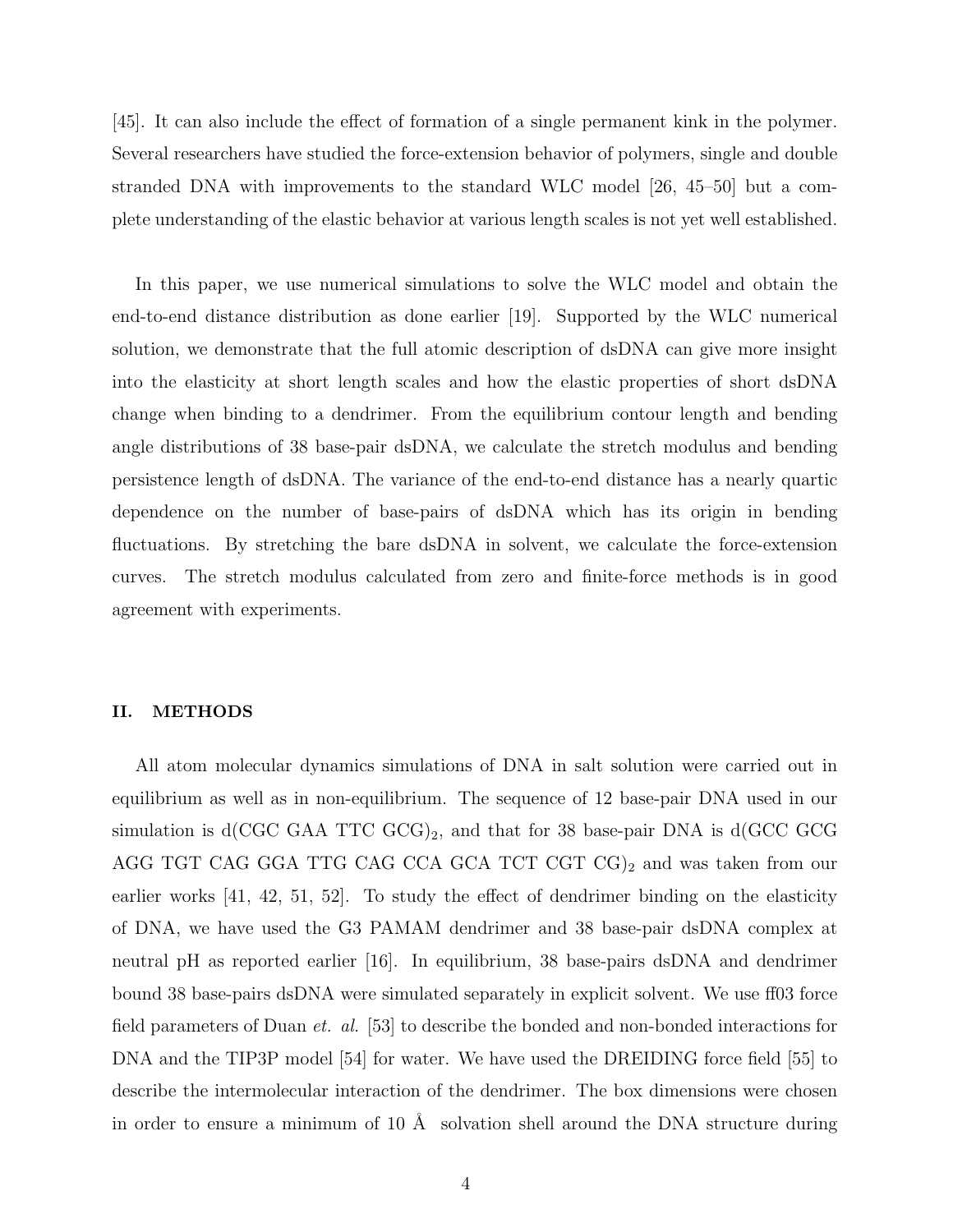all simulations. The bare DNA system is neutralized with  $Na<sup>+</sup>$  counterions and dendrimer bound DNA is neutralized with Na<sup>+</sup> as well as Cl<sup>−</sup> counterions to account for the negative charge on DNA and positive charge on dendrimer. Total system size for equilibrium simulations is 34783 atoms for bare DNA and 179234 atoms for dendrimer bound DNA including water and counterions. For non-equilibrium stretching of 12 base-pair DNA and 38 base-pair DNA, both strands of one end of dsDNA were pulled with an external force which increased linearly with time. The other end of the dsDNA was held fixed. During pulling, we measure the extension of the dsDNA as a function of the applied force. For the stretching simulations, we have added extra water along the pulling direction to ensure solvation of DNA even in fully stretched condition. With this, the system size of 38 base-pair bare DNA increases to 97326 atoms. The total number of atoms including water and counterions for the stretching simulation of 12 base-pair DNA is 27858. The system energy was minimized by 1000 steps of steepest descent minimization followed by 2000 steps of conjugate gradient minimization. Translational center-of-mass motions were removed after every 1000 steps. NPT-MD was used to get the correct solvent density corresponding to experimental condition. The long range electrostatic interactions were calculated with the Particle Mesh Ewald (PME) method [56]. A real space cut off of 9  $\AA$  was used both for the long range electrostatic and short range van der Waals interactions. We have used periodic boundary conditions in all three directions during the simulation. During the simulation, bond lengths involving bonds to hydrogen atoms were constrained using SHAKE algorithm [57]. For the equilibrium simulation we have simulated the bare dsDNA for 85 ns and dendrimer bound dsDNA was simulated for 70 ns. For the stretching of dsDNA, we continue the simulation until we get a fully stretched dsDNA. The time scale of the simulation at which we get fully stretched DNA depends on the rate of pulling. For 12 base-pair DNA we use a pulling rate of 10<sup>−</sup><sup>5</sup> pN/fs which requires about 40 ns and for 38 base-pair DNA stretching we use  $10^{-4}$  pN/fs which requires 10 ns to get the DNA in the fully stretched form.

From the MD trajectories of both the bare DNA and dendrimer bound DNA simulation, we have calculated the helix axis, end-to-end distance and contour length using Curves algorithm developed by Skelnar and Lavery[58]. All of these parameters are calculated as a function of each base-pair step  $n$ . Using these parameters we have analyzed the contour length distribution  $P(L)$ , end-to-end distance distribution  $P(R)$ , bending angle distribution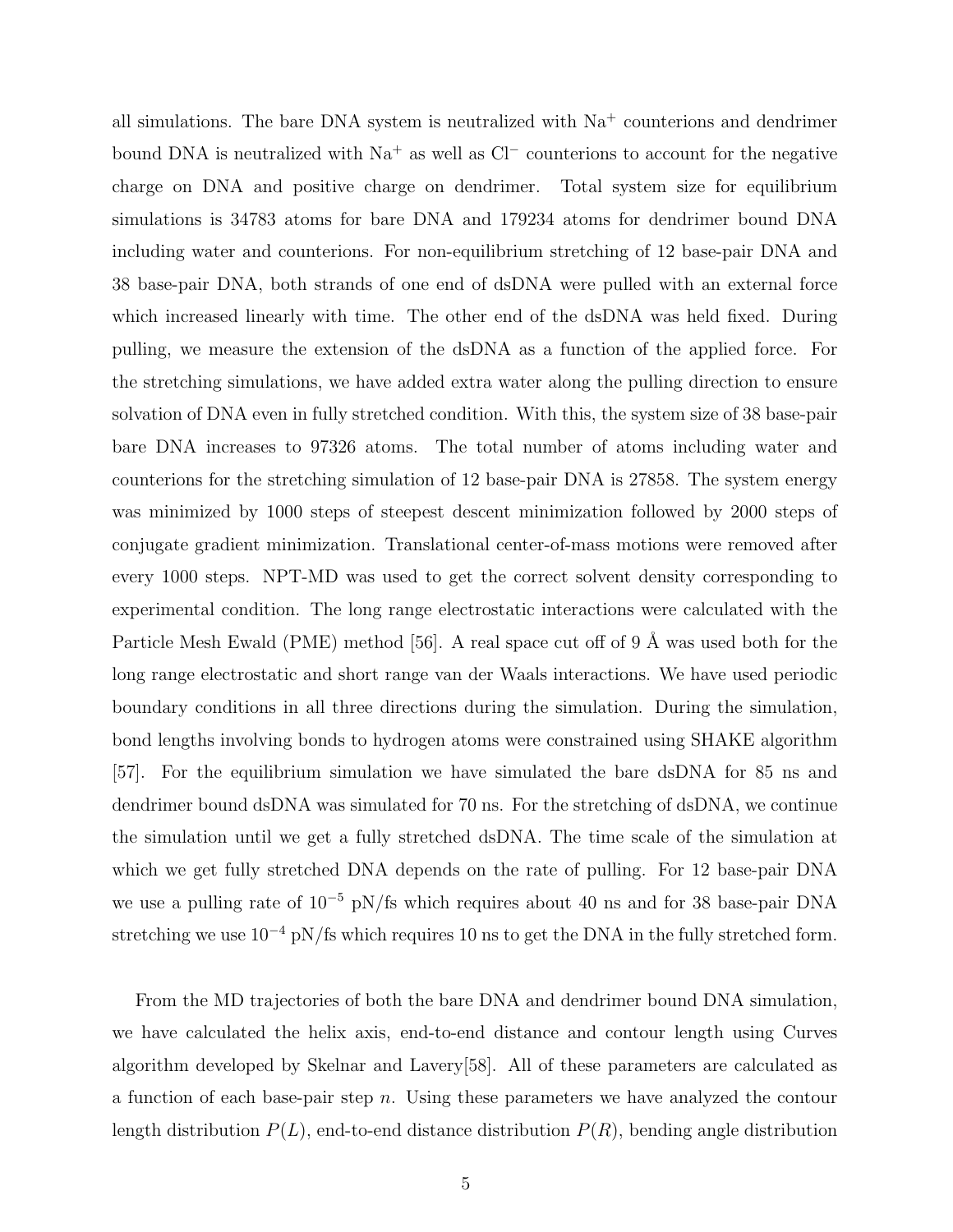$P(\theta)$ , variance of end-to-end distance  $\sigma_n^2$  and compared them with those obtained from WLC model. The WLC model is solved numerically to get  $P(R)$  and force-extension curves for polymers of any length ranging from highly flexible  $(L \gg L_p)$  to highly stiff  $(L \ll L_p)$ polymers. Force-extension curves were also obtained from MD simulations with external force.

## III. RESULTS AND DISCUSSION

# A. Equilibrium properties of dsDNA

## 1. Contour length distribution  $P(L)$

In equilibrium at room temperature, the instantaneous contour length  $(L)$  of dsDNA has thermal fluctuations around its mean contour length  $L_0$ . The instantaneous contour length, L is defined as the sum of all n base-pair rises,  $L = \sum_{i=0}^{n} h_i$ , where  $h_i$  is  $i^{th}$  base-pair rise as shown in Figure 1(a). A small instantaneous fluctuation  $(L - L_0)$  in contour length around its mean value  $L_0$  generates a restoring force F in the dsDNA that is proportional to  $L-L_0$ , such that  $F = -\gamma_1 (L - L_0) / L_0$ , where  $\gamma_1$  is the stretch modulus of dsDNA. The free energy due to this restoring force can be obtained by integrating the force  $F$  with respect to contour length,  $E(L) = \frac{\gamma_1}{2L_0} (L - L_0)^2$ . Plugging  $E(L)$  into the Boltzmann factor  $e^{-\beta E(L)}$ , for obtaining the probability of having a length L with energy  $E(L)$  and normalizing gives

$$
P(L) = \sqrt{\frac{\gamma_1 L_0}{2\pi k_B T}} e^{-\frac{\gamma_1 L_0}{2k_B T} (L/L_0 - 1)^2}
$$
 (1)

$$
\implies \ln P(L) = -\frac{\gamma_1 L_0}{2k_B T} (L/L_0 - 1)^2 + C \tag{2}
$$

We have analyzed equilibrium simulation trajectories for studying fluctuations in the contour length of the dsDNA. Contour length distributions  $P(L)$  are shown in Figure 1(b) for bare and dendrimer bound DNA. The contour length distribution for bare and dendrimer bound DNA is very sharp with a small width. It means that DNA is stiff with small variance in contour length. By fitting  $P(L)$  to a Gaussian, we obtain the stretch modulus  $\gamma_1$  to be 955 pN for bare DNA and 959 pN for dendrimer bound DNA. The calculated value of the stretch modulus for bare dsDNA is in good agreement with experimental reports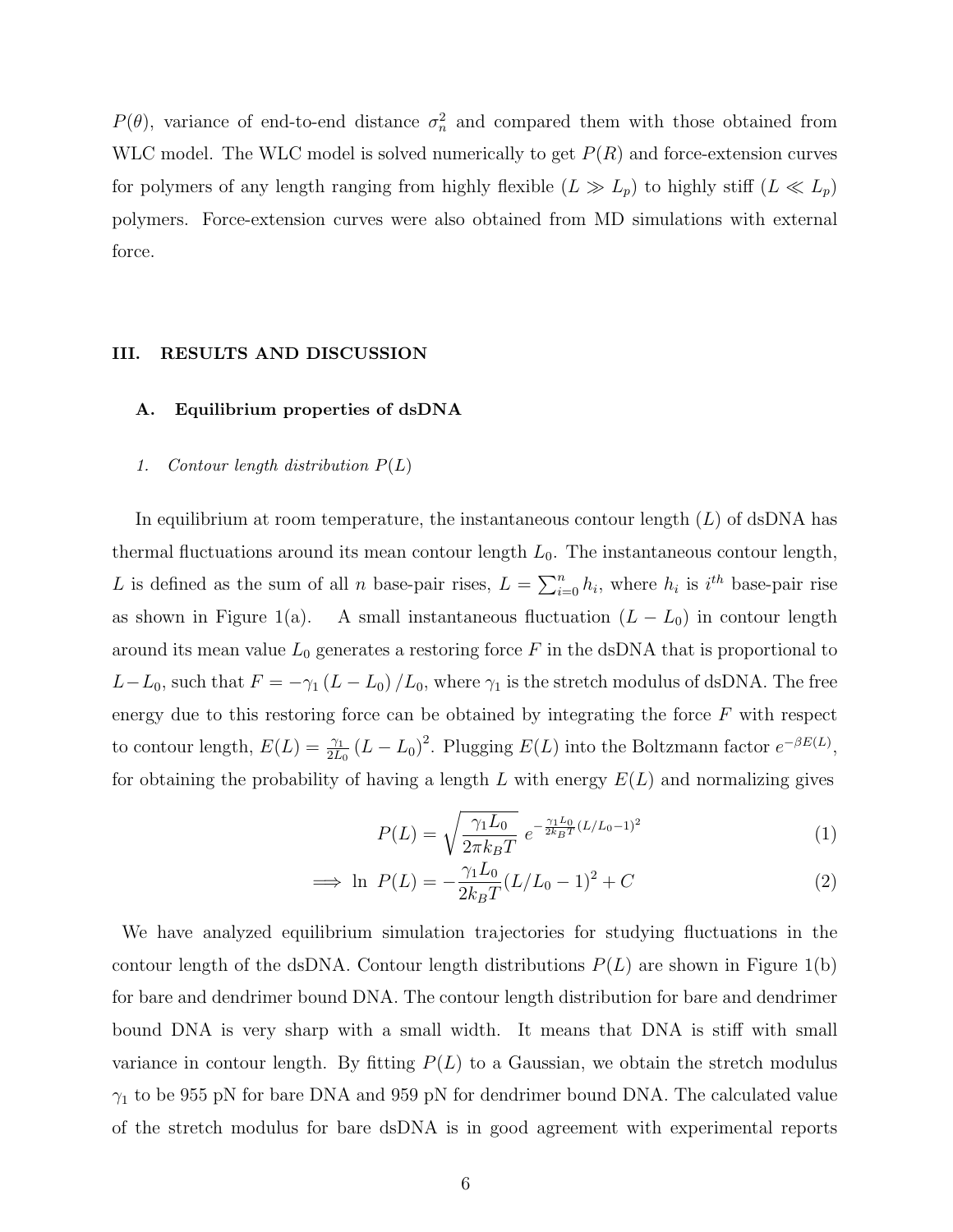[4–6] and simulations [41, 42]. We can see that the dendrimer bound DNA is significantly bent around dendrimer compared to bare DNA which is almost straight. But the bending of DNA around dendrimer does not alter the stretch modulus since the contour length is almost independent of the degree of DNA bending. We have also calculated the end-to-end distance distribution,  $P(R)$  to estimate the degree of bending of DNA around dendrimer.  $P(R)$  and snapshots of bare DNA and dendrimer bound DNA are shown in Figures 1(c), 1(d) and 1(e), respectively. Note that due to the bending of dsDNA, the width of the end-to-end distribution of dendrimer bound DNA is very large compared to the width of the distribution for the bare DNA.

To calculate the bending persistence length  $L_p$  as well as the bending modulus  $\kappa$ , we calculate the distribution of bending angle  $P(\theta)$ . The bending angle  $\theta$  is defined as the angle between tangents  $t(s)$  and  $t(s')$ . Similar to the contour length fluctuations, small fluctuation in  $\theta$  can be approximated to be of Gaussian nature and can be written as

$$
P(\theta) = \sqrt{\frac{\kappa}{2\pi|s^1 - s^n|_{av}k_BT}} e^{-\frac{\kappa}{2|s^1 - s^n|_{av}k_BT}\theta^2}
$$
(3)

$$
\implies \ln P(\theta) = -\frac{L_p}{|s^1 - s^n|_{av}} (1 - \cos \theta) + C \tag{4}
$$

where  $|s^1 - s^n|_{av}$  is the average contour length  $(L_0)$ ,  $\frac{\kappa}{k_B T} = L_p$  and  $\kappa$  is the bending modulus of DNA. From the simulation trajectories of 38 base-pair DNA, we have analyzed  $P(L)$  and  $P(\theta)$  for different base-pair lengths n between 1 to 38 base-pairs as shown in Figures 2(a) and 2(b), respectively.  $P(L)$  for all base-pair lengths is Gaussian (Figure 2(a)). ln  $P(\theta)$ versus  $(1 - \cos \theta)$  is plotted in Figure 2(b). ln  $P(\theta)$  is linear in  $(1 - \cos \theta)$  and from the fit, we obtain the persistence length,  $L_p$  to be 43 nm which is close compared to the standard experimental value of 50 nm. The bending modulus  $\kappa$  of bare DNA obtained from our simulation is  $1.76 \times 10^4$  pN  $\AA^2$ .

Do the stretch modulus and persistence length calculated from our atomistic MD simulation conform to the idea that DNA can be treated as an isotropic elastic rod? To probe this we note that for the isotropic elastic rod model, the stretch modulus  $\gamma_1$  is related to the persistence length as follows:  $L_p = \gamma_1 r^2 / 4k_B T$ , where r is the radius of DNA. Using  $r = 1$  nm and  $L_p = 43$  nm, we estimate  $\gamma_1$  for bare DNA to be 705 pN as compared to  $\gamma_1$  $= 955$  pN from contour length distribution. Conversely, for an effective radius of  $r=0.86$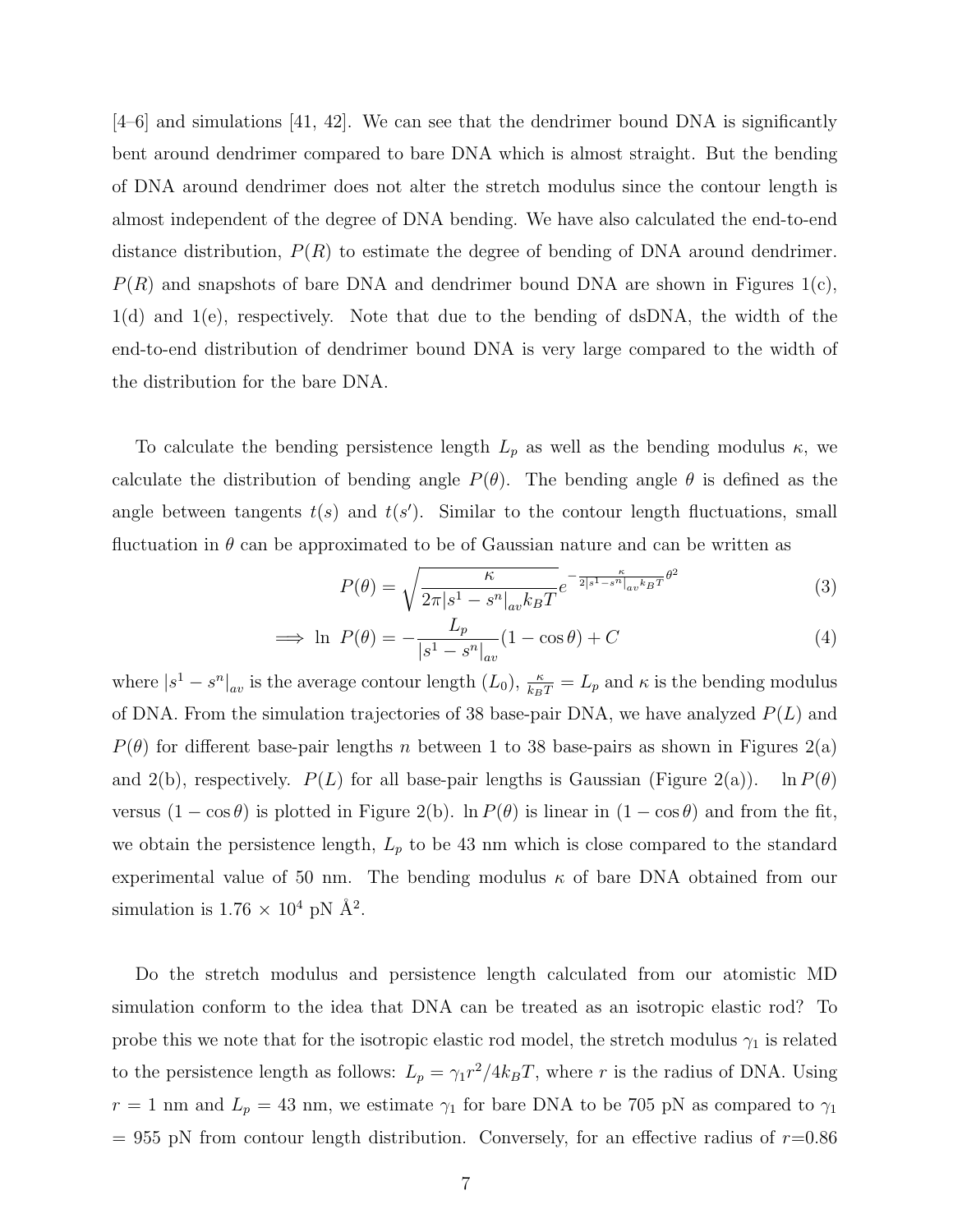nm, the isotropic elastic rod model works perfectly. For dendrimer bound DNA, we find an effective persistence length of  $L_p = 6.3$  nm from our analysis of end-to-end distance distribution, and again using elastic rod formula we estimate  $\gamma_1$  of dendrimer bound DNA to be 103 pN. This is very small compared to the value of 959 pN obtained from contour length distribution. This implies that dendrimer bound DNA is more flexible than bare DNA. Dendrimer is a flexible molecule with positive charges on the primary amine groups on the periphery. The branches are mobile making the positive charges moving along the negative charges. When positively charged dendrimer binds to negatively charged DNA, charge neutralization happens reducing the phosphate-phosphate repulsion in the DNA backbone and the stiffness of DNA is much reduced. This also causes DNA to bend around dendrimer. We expect similar situations to arise when proteins bind to DNA which will be the subject of future study.

## 2. Correlations in fluctuations of dsDNA base-pairs

Mathew-Fenn *et. al.* [27] have studied DNA flexibility at short length scales using the variance in the end-to-end distance obtained using small angle X-ray scattering techniques. They have tethered clusters of gold atoms to 3′ thiol linker of DNA ends and measured the distributions of end-to-end distance for various DNA length of base-pairs ranging from 10 to 35. By fitting  $P(R)$  to a Gaussian form, they observe that the variance  $\sigma_n^2$  is quadratic with the number of base-pairs  $n$  in DNA. Motivated by this study, we also calculate the correlations in fluctuations of  $P(R)$  for dsDNA base-pairs. Here, we ask how the room temperature fluctuations of individual base-pairs are correlated with the neighboring basepairs in dsDNA by looking at the variance  $\sigma_n^2$  in the end-to-end distance, R of dsDNA. We write,

$$
\sigma_n^2 = \langle (R_n - R_{n0})^2 \rangle \tag{5}
$$

where  $R_n$  is the end-to-end distance of n base-pairs and  $R_{n0}$  is its average value. We have shown  $\sigma_n^2$  as a function of number of the base-pairs n in Figure 3 for bare DNA and dendrimer bound DNA, respectively. The inset shows end-to-end distance which is proportional to *n*. We fit the simulation data to  $\sigma_n^2 = an + bn^4$ , which describes the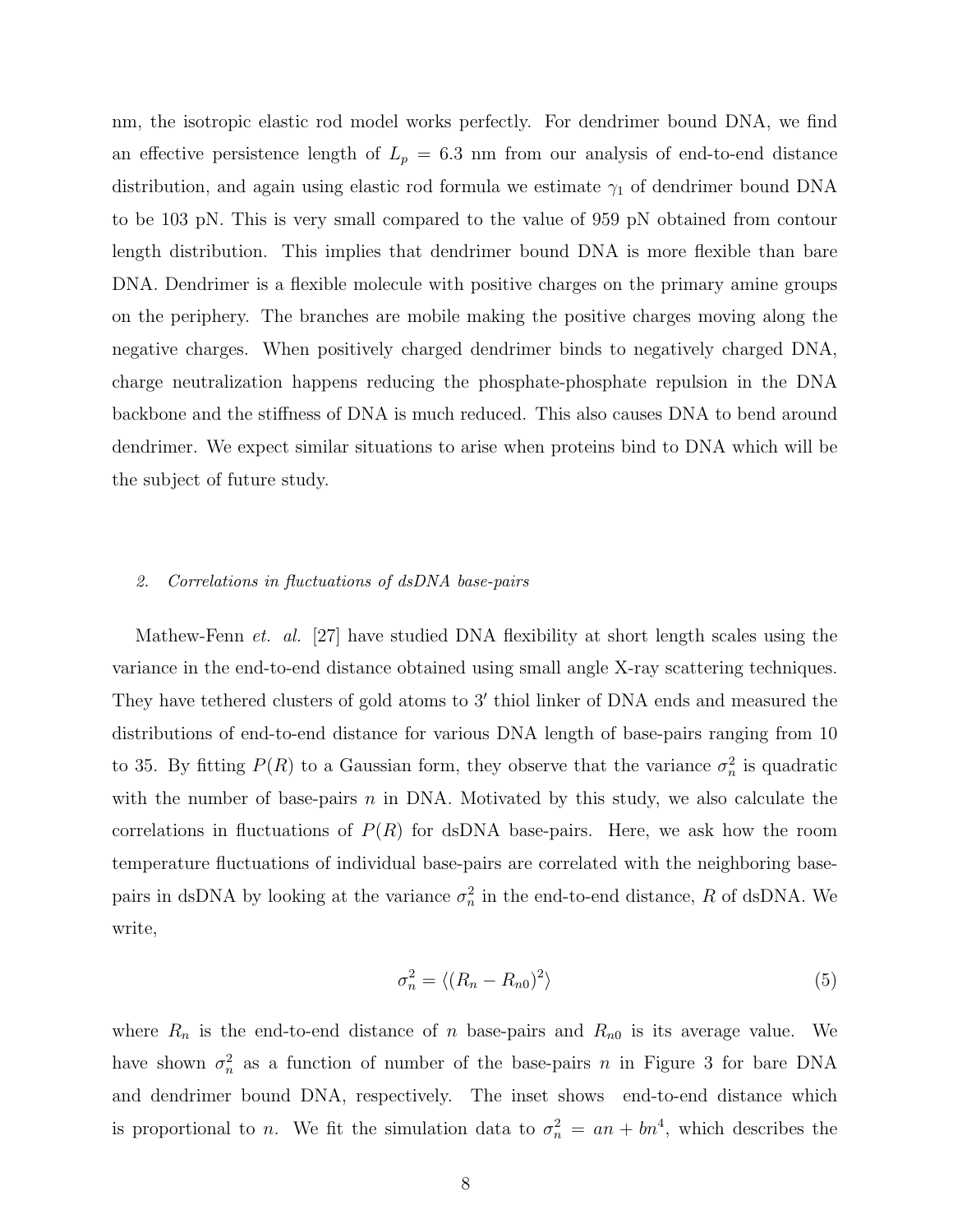data very well. Fitting parameters are  $a = 0.02359 \text{ \AA}^2, b = 0.00000356 \text{ \AA}^2$  for bare DNA and  $a = -0.07891 \text{ Å}^2, b = 0.0000291 \text{ Å}^2$  for dendrimer bound DNA. The quartic term is due to bending fluctuations, while the linear term accounts for the possible presence of stretching fluctuations. Our results on  $\sigma_n^2$  are thus only partially consistent with Mathew-Fenn et. al. [27]. Here it is worth mentioning that this issue of cooperative base-pair fluctuation and its relevance in the context of quadratic dependence of the variance of the end-to-end distance has been discussed in the literature extensively in last few years [29–33]. Mazur attributed this quadratic dependence to the incomplete subtraction of the bending contribution from the end-to-end distance variance. Becker and Everaers [59] attributed this to subtle linker leverage effect and concluded that when the linker effect is subtracted from the variance data, the dependence will be linear. However, recent work by Noy and Golestanian [60] shows that indeed the quadratic dependence exists even after the bending contribution is removed. They attribute this to different modes of deformation in the DNA structure. Our results seem not to be in line with the results by Noy and Golestanian [60]. More efforts are needed for a complete understanding of this issue.

#### 3. Worm-like chain model (WLC)

The worm-like chain (WLC) model (or Kratky-Porod model) for the force-extension relation was proposed to explain the elasticity of polymers [8, 43]. Disadvantage is that analytical results can be obtained only in the asymptotic limits. By solving WLC model with the help of numerical evaluation, we show that the model can be applied to polymers of small  $L_0 \ll L_p$ ) to a good approximation. We apply this method to study the elasticity of dsDNA. The results are then compared to the results obtained from MD simulations of 38 base-pair dsDNA whose length is about 0.25  $L_p$ . We also try to connect the effect of a dendrimer binding on the elasticity of dsDNA.

At room temperature, fluctuations in dsDNA are induced by thermal agitations. The worm-like chain model assumes that the polymer is a continuous chain with energy given by

$$
\hat{H} = \frac{\kappa}{2} \int_{0}^{L_0} \left(\frac{d\hat{t}(s)}{ds}\right)^2 ds
$$
\n(6)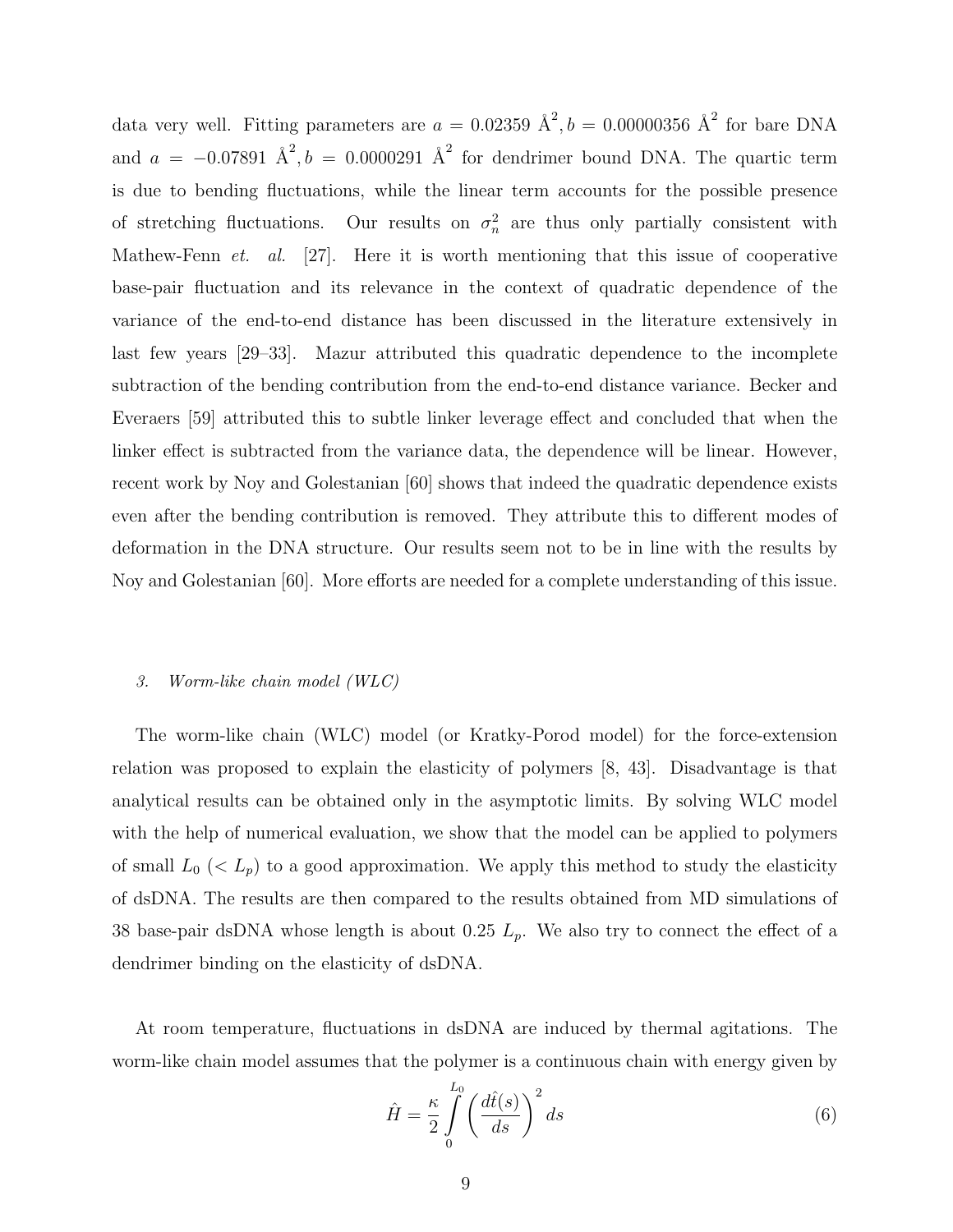where  $\hat{t}(s)$  is the tangent vector at s on the space curve as shown in the schematic in Figure 4(a), with s changing from 0 to  $L_0$ , contour length of the polymer and  $\kappa$  is the bending modulus of the polymer. The persistence length of the polymer is defined as  $L_p = \frac{\kappa}{k_p}$  $\frac{\kappa}{k_BT},$ where  $k_B$  is the Boltzmann constant.

The numerical solution of the WLC model is described in detail by Samuel and Sinha [19]. Here we give a brief outline of the method. Suppose that we apply a force on the WLC polymer at one end in the z-direction. The new Hamiltonian can be written as,

$$
\hat{H} = \int_{0}^{L_0} \left[ \frac{\kappa}{2} \left( \frac{d\hat{t}(s)}{ds} \right)^2 - ft_z \right] ds.
$$
\n(7)

Substituting  $\kappa = L_p k_B T$  and changing variable to  $\tau = s/L_p$ , we obtain the dimensionless Hamiltonian as,

$$
\implies \frac{\hat{H}}{k_B T} = \int_{0}^{L_0/L_p} \left[ \frac{1}{2} \left( \frac{d\hat{t}(\tau)}{d\tau} \right)^2 - \frac{L_p f}{k_B T} t_z \right] d\tau. \tag{8}
$$

Now we use  $\beta = L_0/L_p$  and  $\tilde{f} = \frac{L_p f}{k_p T}$  $\frac{L_{pJ}}{k_{B}T}$  to obtain the partition function as,

$$
Z(\tilde{f}) = N \int D[\hat{t}(\tau)] e^{-\int_0^{\beta} d\tau \left[\frac{1}{2}(\frac{d\hat{t}}{d\tau})^2 - \tilde{f}\hat{t}_z\right]}
$$
(9)

here  $\beta = L_0/L_p$  is analogous to the inverse temperature. Proper choice of the basis set is crucial for the numerical evaluation of Z. In 3D, the natural choice are the spherical harmonics  $|l\rangle = Y_{l,0}(\theta, \phi)$  which are angular part of the normalized eigenfunctions of  $-\nabla^2/2$ . To compute  $Z(\tilde{f}) = \langle 0|e^{-\frac{\nabla^2}{2} - \tilde{f} \cos \theta} |0\rangle$ , we have used the following basis set to include force  $\tilde{f}$ 

$$
\langle l|\hat{H}|l'\rangle = \frac{l(l+1)}{2}\delta_{l,l'} - \frac{\tilde{f}(l+1)}{\sqrt{(2l+1)(2l+3)}}\left(\delta_{l+1,l'} + \delta_{l',l+1}\right). \tag{10}
$$

By calculating  $Z(\tilde{f})$  numerically to a desired accuracy, we can calculate various properties of the system. The end-to-end distance distribution is calculated using,  $P(R) = -2R\frac{dp(R)}{dR}$  [19], where  $p(R)$  is the inverse Fourier transform (by working with imaginary  $\tilde{f}$ ) of the partition function  $Z(\tilde{f})$ . The resulting expression for  $P(R)$  is given by

$$
P(R) = \frac{2R}{\pi} \int_{0}^{\infty} dk \ k \ Z(ik) \ \sin kR \tag{11}
$$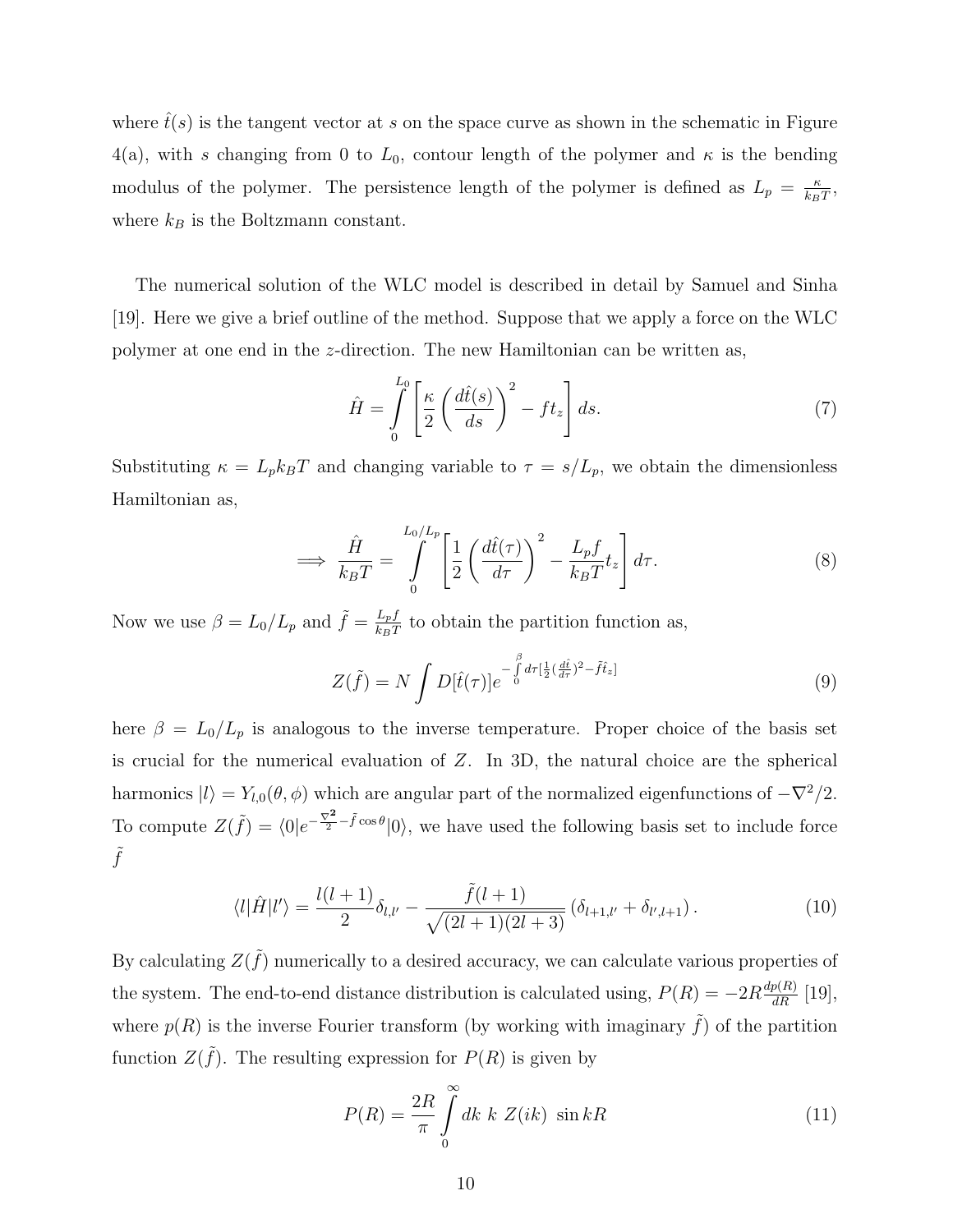where  $Z(ik)$  is the partition function under the effect of an imaginary force  $\tilde{f} = ik$ . We also calculate the force  $\tilde{f}$  versus extension  $\epsilon$  behavior and the free energy  $G(\tilde{f})$ , of the system as follows,

$$
\epsilon = -\frac{dG(\tilde{f})}{df} \tag{12}
$$

and

$$
G(\tilde{f}) = -\frac{1}{\beta} \ln Z(\tilde{f})
$$
\n(13)

Where the extension  $\epsilon$  is the ratio of the end-to-end distance to the fixed contour length of DNA, i.e.,  $\epsilon = R/L_0$ . These quantities can be measured experimentally giving a direct validation of the model.  $P(R)$  and  $\epsilon$  are plotted in Figure 4.  $P(R)$  for various values of  $\beta$ as a function of  $R/L_0$  is plotted in Figure 4(a). For flexible polymers,  $\beta \gg 1$  and for stiff polymers,  $\beta \ll 1$  while for semi-flexible polymers  $\beta$  has intermediate values. In Figure 4(a),  $P(R)$  has a peak at low values of  $R/L_0$  for flexible polymers where as the peak appears at large values of  $R/L_0$  for semi-flexible or stiff polymers. This is due to the difference in the energy cost for bending. The energy cost for bending is less for flexible polymers compared to semi-flexible polymers. Flexible polymers are in coiled form since  $L_0 \gg L_p$  where as semi-flexible polymers have length comparable to  $L_p$ . We plot  $P(R)$  of bare DNA and dendrimer bound DNA in Figure 4(a) for comparison. Bare DNA has peak at  $R/L_0 = 0.95$ and dendrimer bound DNA has peak at  $R/L_0 = 0.84$  indicating the more flexible nature of DNA when bound to dendrimer. Comparing the peak position and height, bare DNA has persistence length  $L_p$  about 41.9 nm which is quantitatively in good agreement with the value of 43 nm that was calculated from  $P(\theta)$  shown in Figure 2(b). By a similar comparison of MD data and the WLC calculation, dendrimer bound DNA is characterized by an effective persistence length  $L_p$  about 6.3 nm implying that the dendrimer bound DNA is 7 times more flexible than the bare DNA. However, the shape of  $P(R)$  for dendrimer bound DNA is not well correlated with WLC results. This is due to the fact that the WLC model does not include the interaction of dendrimer. Moreover in MD simulations we have also solvent and counterion effects included which are not included in WLC model.

Force-extension curves calculated from WLC model are plotted in Figure 4(b) and compared with the interpolation formula of Marko-Siggia [8]. Note that the interpolation formula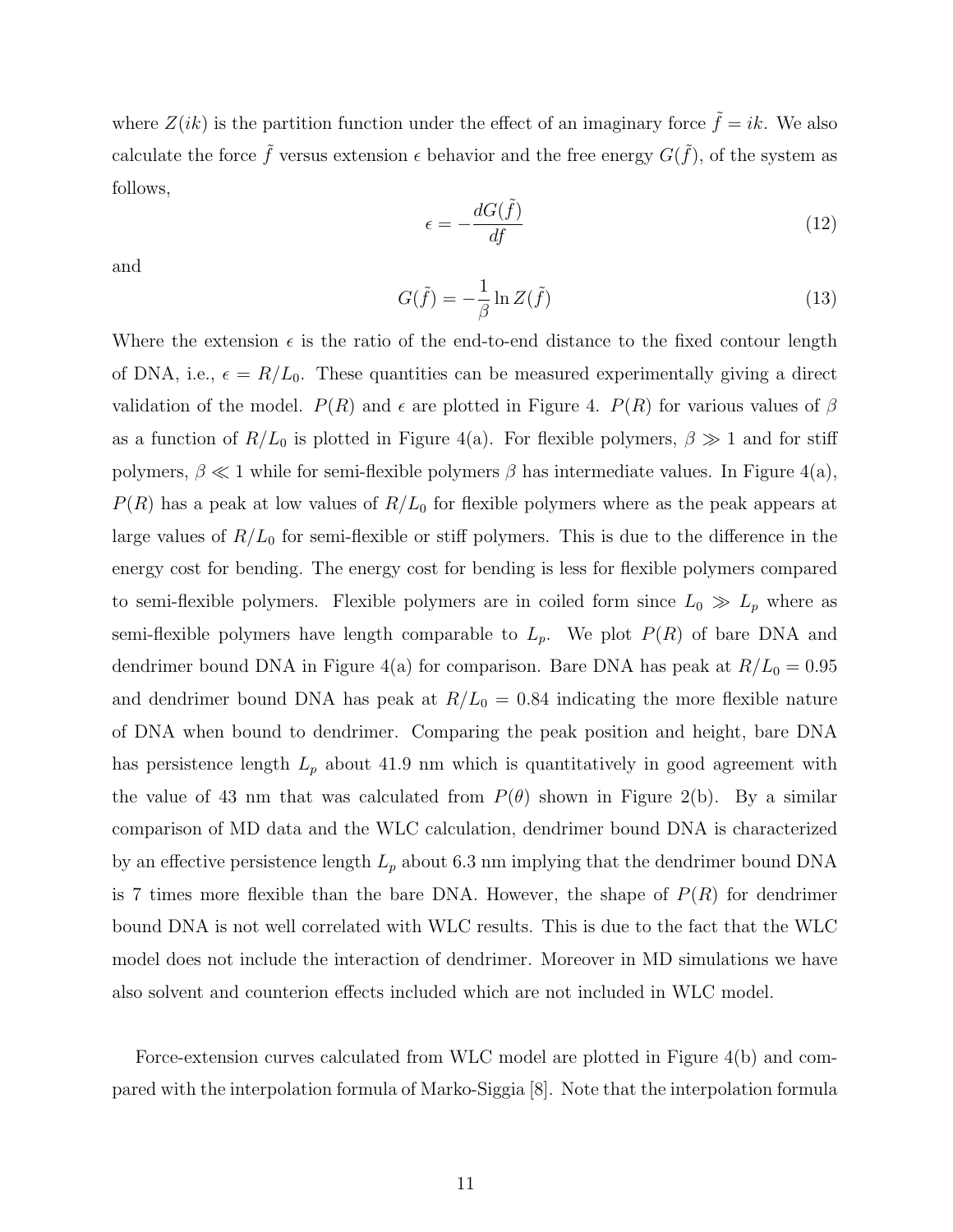for force-extension curve given by Marko-Siggia [8],

$$
\frac{fL_p}{k_B T} = \epsilon + \frac{1}{4\left(1 - \epsilon\right)^2} - \frac{1}{4}
$$
\n(14)

is asymptotically valid for long polymers for small and large force limits. For stiff polymers, the force required to stretch is higher compared to flexible polymers. The Marko-Siggia [8] formula works well for large  $\beta$  over a wide range of forces. With the inclusion of the DNA intrinsic elasticity via stretch modulus  $\gamma_1$ , Odijk [61] proposed the following interpolation formula,

$$
\epsilon = \frac{R}{L_0} = \left[1 - \sqrt{\frac{k_B T}{4f L_p}} + \frac{f}{\gamma_1}\right]
$$
\n(15)

which is valid for large  $\beta$ . Eqn. 15 is used to fit the force-extension curves obtained from MD simulations which is discussed in the next section.

### B. A note from non-equilibrium stretching

From the stretching behavior, we can also estimate the elastic properties of DNA. For this, we have applied external force on one end of the DNA with the force applied on the O3′ and O5′ atoms of the two strands of the dsDNA respectively while keeping the other end (O5′ of one strand and O3′ of the other strand) fixed in order to mimic the single molecule stretching experiments in atomic force microscopy (AFM) or optical or magnetic tweezers. We have employed a time varying force ensemble where the force on DNA is increased with time and measured the extension as a function of the momentary pulling force. The total energy function of the system under the action of external force is given by

$$
V(r^N) = V_o(r^N) + V_{\text{ext}}(t)
$$
\n(16)

where  $V_o(r^N)$  is the classical empirical potential describing the bonded and non-bonded interactions and  $V_{ext}(t)$  is the potential under the action of external force used to stretch DNA which is given by

$$
V_{\text{ext}}(t) = (R(0) - R(t))f(t)
$$
\n(17)

In the above equation,  $R(0) = R_0$  is the end-to-end vector distance at time 0,  $R(t)$  is the end-to-end vector distance at time t and  $f(t)$  is the time dependent force that acts along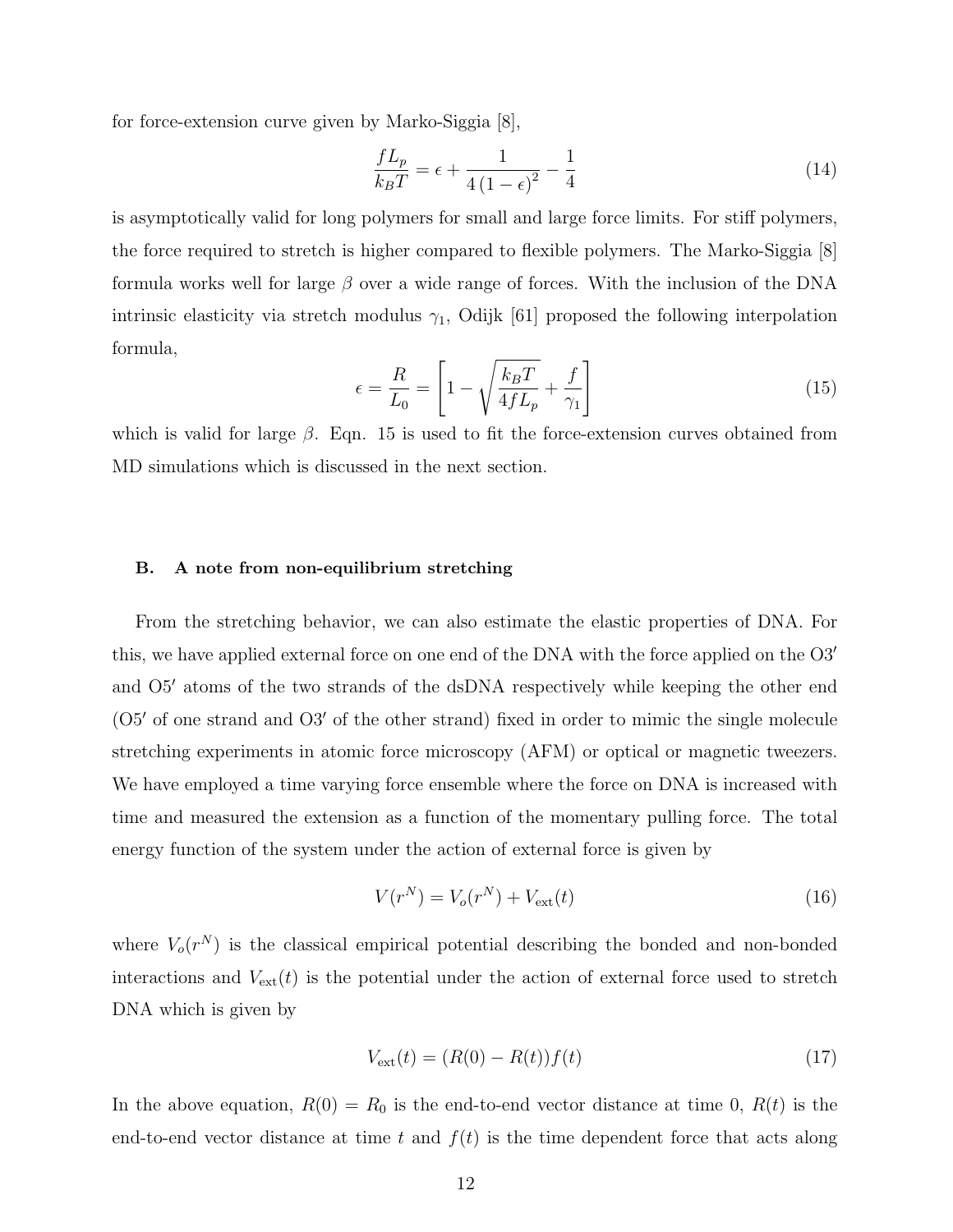end-to-end vector. We have used the force rates of  $10^{-4}$  pN/fs and  $10^{-5}$  pN/fs to stretch DNA of 38 base-pairs and 12 base-pairs, respectively since computational cost increases with the rate of forcing and system size. However, the obtained force-extension curve strongly depends on the rate of force applied.

Earlier we have studied the pulling rate dependence of the dsDNA stretching [41, 42]. Force-extension curves for 12 base-pair DNA at  $10^{-5}$  pN/fs and 38 base-pair DNA at  $10^{-4}$ pN/fs DNA are shown in Figure 5. With higher pulling rate the plateau in force-extension curve was observed at higher pulling force as expected. The end-to-end distance  $R$  is measured as the average end-to-end O3'-O5' atom distance of two strands when the force is zero. In the initial stage, as the force is increasing, the length of DNA increases linearly with the force  $|41, 42|$ . This is followed by a highly nonlinear regime called overstretching region where DNA gets stretched suddenly about 1.7 times its initial length with a very small increment in applied force. Our goal here is to understand how well the theoretical framework we have discussed so far helps in understanding the force-extension curves of DNA. We use  $\gamma_1 = 955$  pN and  $L_p = 43$  nm calculated from the equilibrium contour length and angle distributions to fit force-extension curves with Eqns. 14 and 15. Fitting is done with contour length  $L_0$  as the fitting parameter. In Figure 5 we fit the force-extension curves to Eqns. 14, 15 and obtain contour length  $L_0$  of 12.98 nm and 12.84, respectively for 38 base-pair DNA. Similarly fitting of Eqns. 14 and 15 gives 4.28 nm and 4.3 nm, respectively for 12 base-pair DNA. It is observed that the enthalpic elasticity included in Eqn. 15 by introducing  $f/\gamma_1$  describes the simulation data very well for small forces since the contour length of DNA is much less than  $L_p$ . All of these formulas describe the force-extension curves quite well for small forces before the overstretching region. But they fail to explain the force-extension curve in overstretching region. The force response in the overstretching transition can be fitted by models that include the cooperative base-stretching transition [62], which however is not pursued in this paper. From this analysis, we get good agreement between Eqns.14, 15 and our MD results for small forces till the overstretching region. Hence we conclude that the non-equilibrium force-extension curves also support the observations made from equilibrium fluctuation analysis. Note that the equilibrium simulations are performed at  $Na<sup>+</sup>$  concentration of 275 mM for bare DNA and non-equilibrium simulations are performed at  $Na<sup>+</sup>$  concentration of 130 mM. Since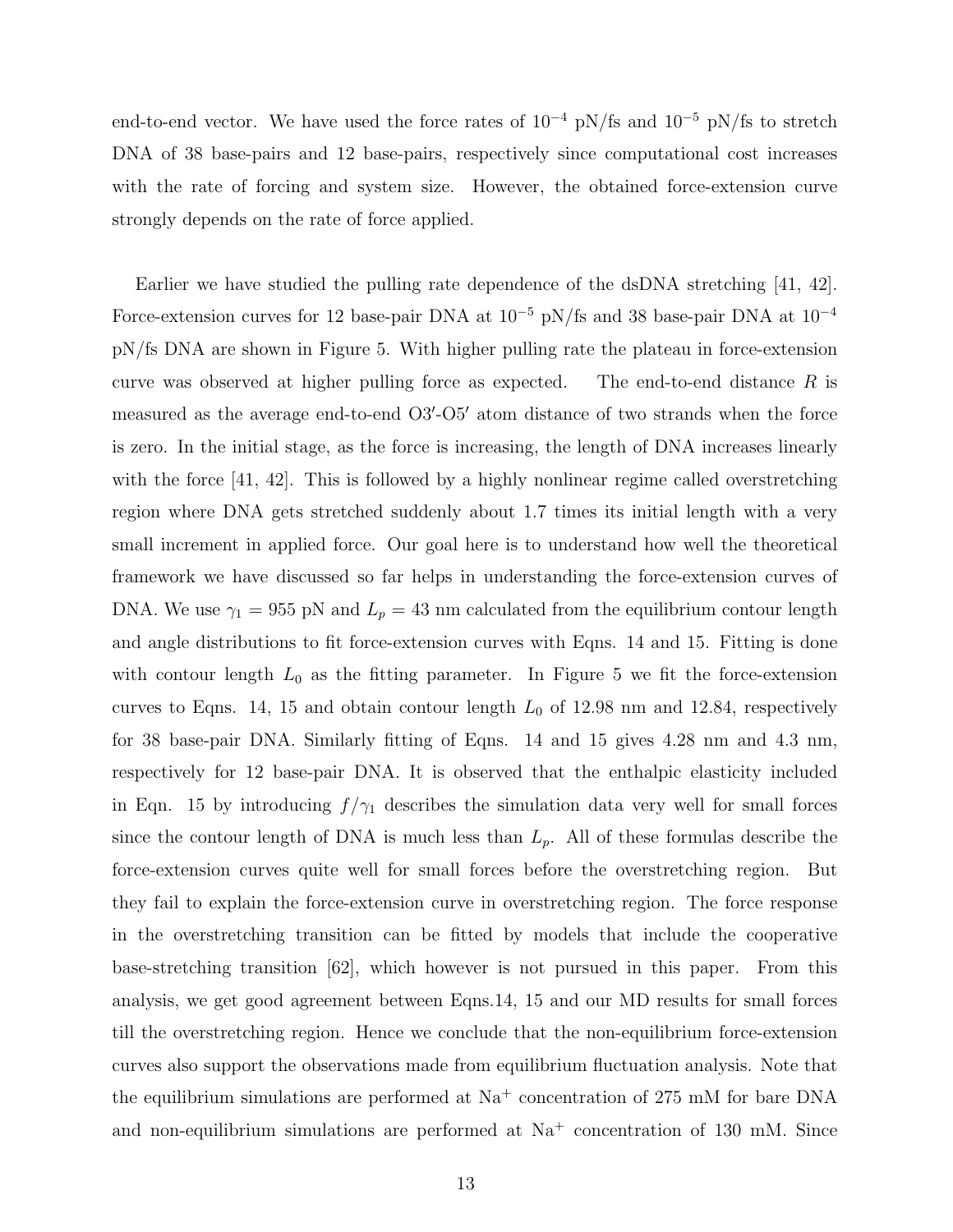Eqns.14 and 15 ignore counterions and solvent effects which are properly treated in our MD simulations, there could be minor mismatch in the fits shown in Figure 5.

# IV. CONCLUSION

We have calculated various elastic properties of a dsDNA from equilibrium fluctuation analysis and numerical solution to WLC model. The distribution of equilibrium contour length  $P(L)$  and bending angle  $P(\theta)$  are fit to Gaussian to calculate the stretch modulus  $\gamma_1$  and persistence length  $L_p$  of DNA, respectively. The stretch modulus obtained from this equilibrium distribution is compared to the value obtained from the non-equilibrium stretching simulations. We also study how the elasticity of DNA is affected by protein binding with DNA, considering dendrimer as a model protein. We find that the DNA becomes 7-8 times flexible with respect to the fluctuations in the end-to-end distance when dendrimer binds to it. In the presence of dendrimer, the stretch modulus  $\gamma_1$  of the DNA is 959 pN and the effective persistence length  $L_p$  is 6.3 nm compared to  $\gamma_1 = 955$  pN and  $L_p = 43$  nm for bare DNA. The calculated elastic parameters are in good agreement with the experimental calculations. Further by performing numerical calculations to solve WLC model, we calculate end-to-end distance distribution and force-extension curves of DNA for various lengths ranging from highly flexible to highly stiff polymers. We find good correlation with the equilibrium results. Force-extension curves for 12 base-pair DNA at  $10^{-5}$ pN/fs and 38 base-pair DNA at 10<sup>−</sup><sup>4</sup> pN/fs were obtained. The non-equilibrium stretching simulations are compatible with the results obtained from equilibrium simulations. These results are helpful in understanding DNA elasticity at small length scales and the effect of protein interaction with DNA which is abundant in many cellular phenomena.

### V. ACKNOWLEDGMENTS

We thank Yann von Hansen, Supurna Sinha and Rob Phillips for helpful discussions. SM acknowledges Erasmus Mundas fellowship from European Union and senior research fellowship from India. We acknowledge Department of Biotechnology (DBT), Government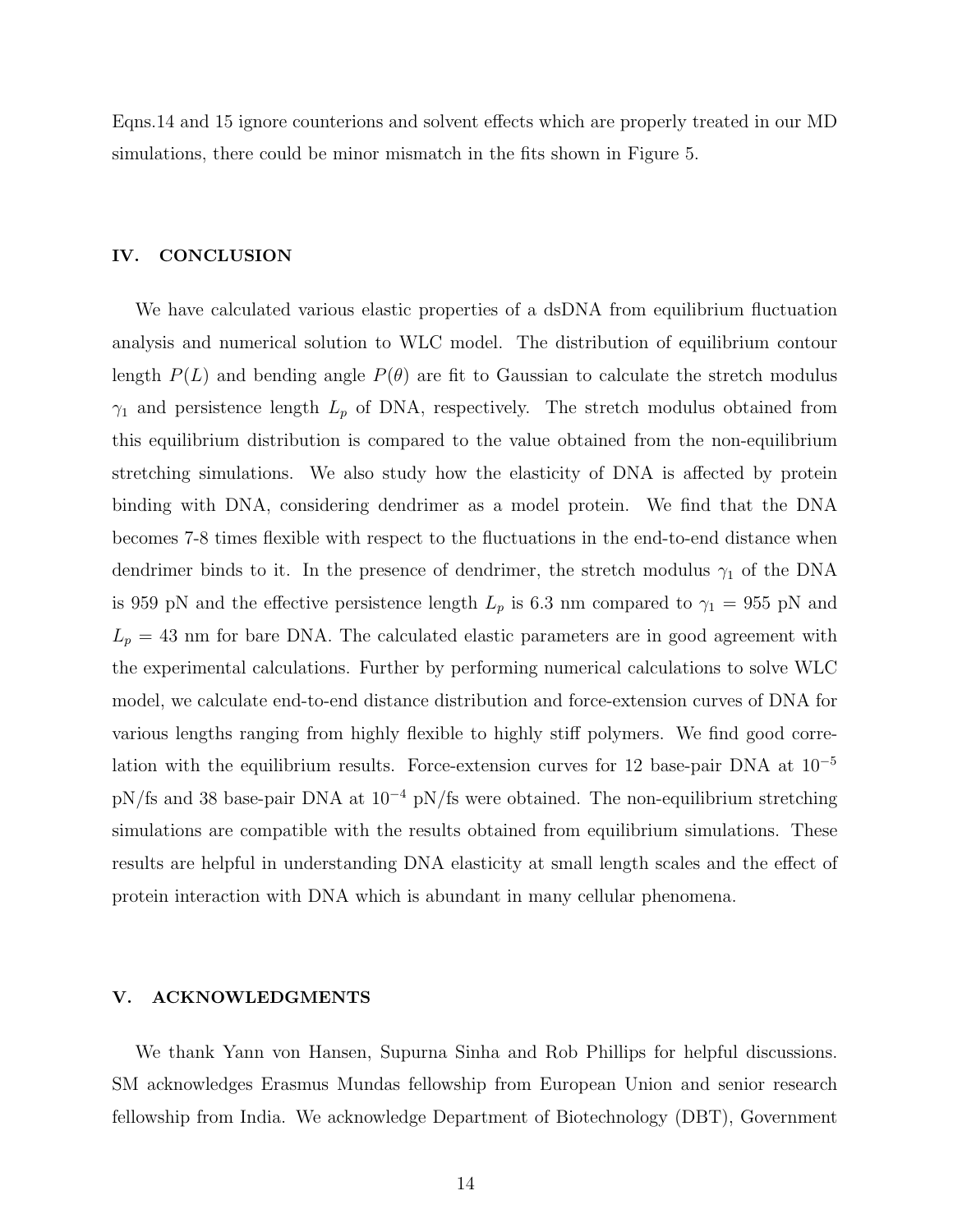of India for financial support.

- [1] Shore, D.; Langowski, J.; Baldwin, R. L. Proc. Natl. Acad. Sci. USA. 1981, 78, 4833–4837
- [2] Widom, J. Q. Rev. Biophys. 2001, 34, 269–324
- [3] Rippe, K.; Vonhippel, P. H.; Langowski, J. Trends Biochem. Sci. 1995, 20, 500–506
- [4] Smith, S. B.; Finzi, L.; Bustamante, C. Science 1992, 258, 1122–1126
- [5] Bustamante, C and Marko, J. F. and Siggia, E. D. and Smith, S. Science 1994, 265, 1599–1600
- [6] Smith, S. B.; Cui, Y. J.; Bustamante, C. Science 1996, 271, 795–799
- [7] Perkins, T. T.; Quake, S. R.; Smith, D. E.; Chu, S. Science 1994, 264, 822–826
- [8] Marko, J. F.; Siggia, E. D. Macromolecules 1995, 28, 8759–8770
- [9] Netz, R. R. and Joanny, J. F., Macromolecules 1999, 32, 9026–9040
- [10] Kunze, K. K. and Netz, R. R., Phys. Rev. Lett. 2000, 85, 4389–4392
- [11] Maiti, P. K.; Cagin, T.; Wang, G. F.; Goddard, W. A. Macromolecules 2004, 37, 6236–6254
- [12] Maiti, P. K.; Cagin, T.; Lin, S. T.; Goddard, W. A. Macromolecules 2005, 38, 979–991
- [13] Svenson, S.; Tomalia, D. A. Adv. Drug Deliver. Rev. 2005, 57, 2106–2129
- [14] Maiti, P. K.; Messina, R. Macromolecules 2008, 41, 5002–5006
- [15] Maiti, P. K.; Bagchi, B. Nano Lett. 2006, 6, 2478–2485
- [16] Nandy, B.; Maiti, P. K., J. Phys. Chem. B 2011, 115, 217–230
- [17] Ha, B. Y. and Thirumalai, D, J. Chem. Phys. 1995, 103, 9408–9412
- [18] Wilhelm, J.; Frey, E. Phys. Rev. Lett. 1996, 77, 2581–2584
- [19] Samuel, J.; Sinha, S. Phys. Rev. E 2002, 66, 050801
- [20] Dhar, A.; Chaudhuri, D. Phys. Rev. Lett. 2002, 89, 065502
- [21] Stepanow, S and Schutz, G. M., Europhys. Lett. 2002, 60, 546–551
- [22] Winkler, R. G., J. Chem. Phys. 2003, 118, 2919–2928
- [23] Valle, F and Favre, M and De Los Rios, P and Rosa, A and Dietler, G, Phys. Rev. Lett. 2005, 95, 158105
- [24] Ranjith, P.; Kumar, P. B. S.; Menon, G. I. Phys. Rev. Lett. 2005, 94, 138102
- [25] Hyeon, C. and Dima, R. I. and Thirumalai, D., J. Chem. Phys. 2006, 125, 194905
- [26] Seol, Y.; Li, J.; Nelson, P. C.; Perkins, T. T.; Betterton, M. D. Biophys. J. 2007, 93, 4360–4373
- [27] Mathew-Fenn, R. S.; Das, R.; Harbury, P. A. B. Science 2008, 322, 446–449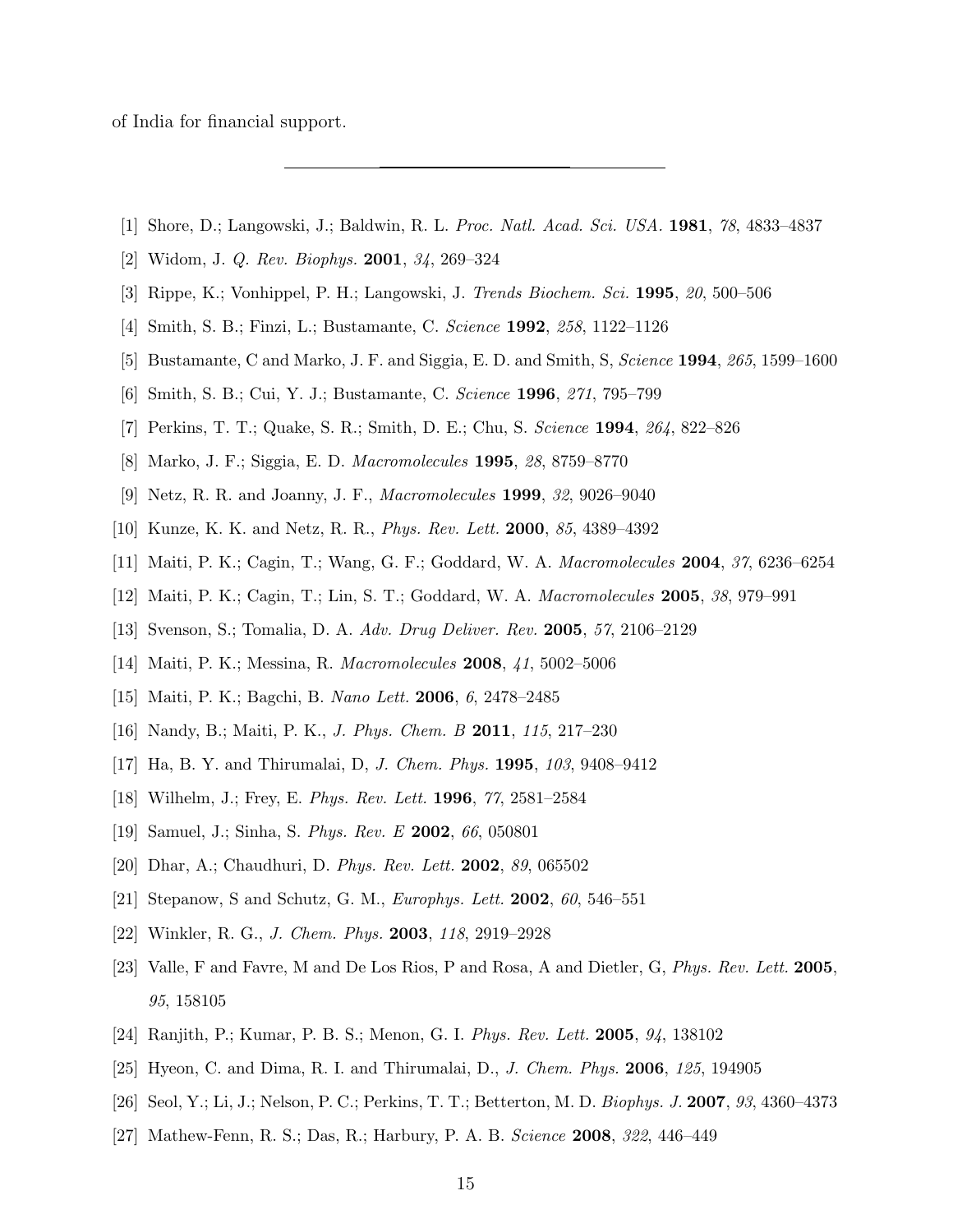- [28] Yuan, C. and Chen, H. and Lou, X. W. and Archer, L. A., Phys. Rev. Lett. 2008, 100, 018102
- [29] Padinhateeri, R.; Menon, G. I. Biophys. J. 2013, 104, 463–471
- [30] Mazur, A. K., Biophys. J. 2006, 91, 4507–4518
- [31] Mazur, A. K. Phys. Rev. Lett. 2007, 98, 218102
- [32] Mazur, A. K. J. Phys. Chem. B 2009, 113, 2077–2089
- [33] Mazur, A. K. *Phys. Rev. E* 2009, 80, 010901
- [34] Chen, C.-Y. and Su, C.-J. and Peng, S.-F. and Chen, H.-L. and Sung, H.-W., Soft Matter 2011, 7, 61–63
- [35] Dootz, R. and Toma, A. C. and Pfohl, T., Soft Matter 2011, 7, 8343–8351
- [36] Boroudjerdi, H.; Naji, A.; Netz, R. R. Eur. Phys. J. E. 2011, 34
- [37] Bustamante, C.; Macosko, J. C.; Wuite, G. J. L. Nature Rev. Mol. Cell Biol. 2000, 1, 130–136
- [38] Gosse, C.; Croquette, V. Biophys. J. 2002, 82, 3314–3329
- [39] Lebrun, A.; Lavery, R. Nucleic Acids Res. 1996, 24, 2260–2267
- [40] Cluzel, P.; Lebrun, A.; Heller, C.; Lavery, R.; Viovy, J. L.; Chatenay, D.; Caron, F. Science 1996, 271, 792–794
- [41] Santosh, M. and Maiti, P. K., J. Phys.: Condens. Matter 2009, 21, 034113
- [42] Santosh, M. and Maiti, P. K., Biophys. J. 2011, 101, 1393–1402
- [43] Kratky, O.; Porod, G. Recl. Trav. Chim. Pays-Bas-J. Roy. Neth. Chem. Soc. 1949, 68, 1106– 1122
- [44] Wiggins, P. A.; Van der Heijden, T.; Moreno-Herrero, F.; Spakowitz, A.; Phillips, R.; Widom, J.; Dekker, C.; Nelson, P. C. Nature Nanotech. 2006, 1, 137–141
- [45] Li, J.; Nelson, P. C.; Betterton, M. D. Macromolecules 2006, 39, 8816–8821
- [46] Bouchiat, C and Wang, M. D. and Allemand, J. F. and Strick, T and Block, S. M. and Croquette, V, Biophys. J. 1999, 76, 409–413
- [47] Livadaru, L and Netz, R. R. and Kreuzer, H. J., Macromolecules 2003, 36, 3732–3744
- [48] Storm, C and Nelson, P. C., Phys. Rev. E 2003, 67, 051906
- [49] Rosa, A.; Hoang, T.; Marenduzzo, D.; Maritan, A. Biophys. Chem. 2005, 115, 251–254
- [50] Toan, Ngo Minh and Thirumalai, D., Macromolecules 2010, 43, 4394–4400
- [51] Maiti, P. K.; Pascal, T. A.; Vaidehi, N.; Goddard, W. A. Nucleic Acids Res. 2004, 32, 6047– 6056
- [52] Maiti, P. K.; Pascal, T. A.; Vaidehi, N.; Heo, J.; Goddard, W. A. Biophys. J. 2006, 90,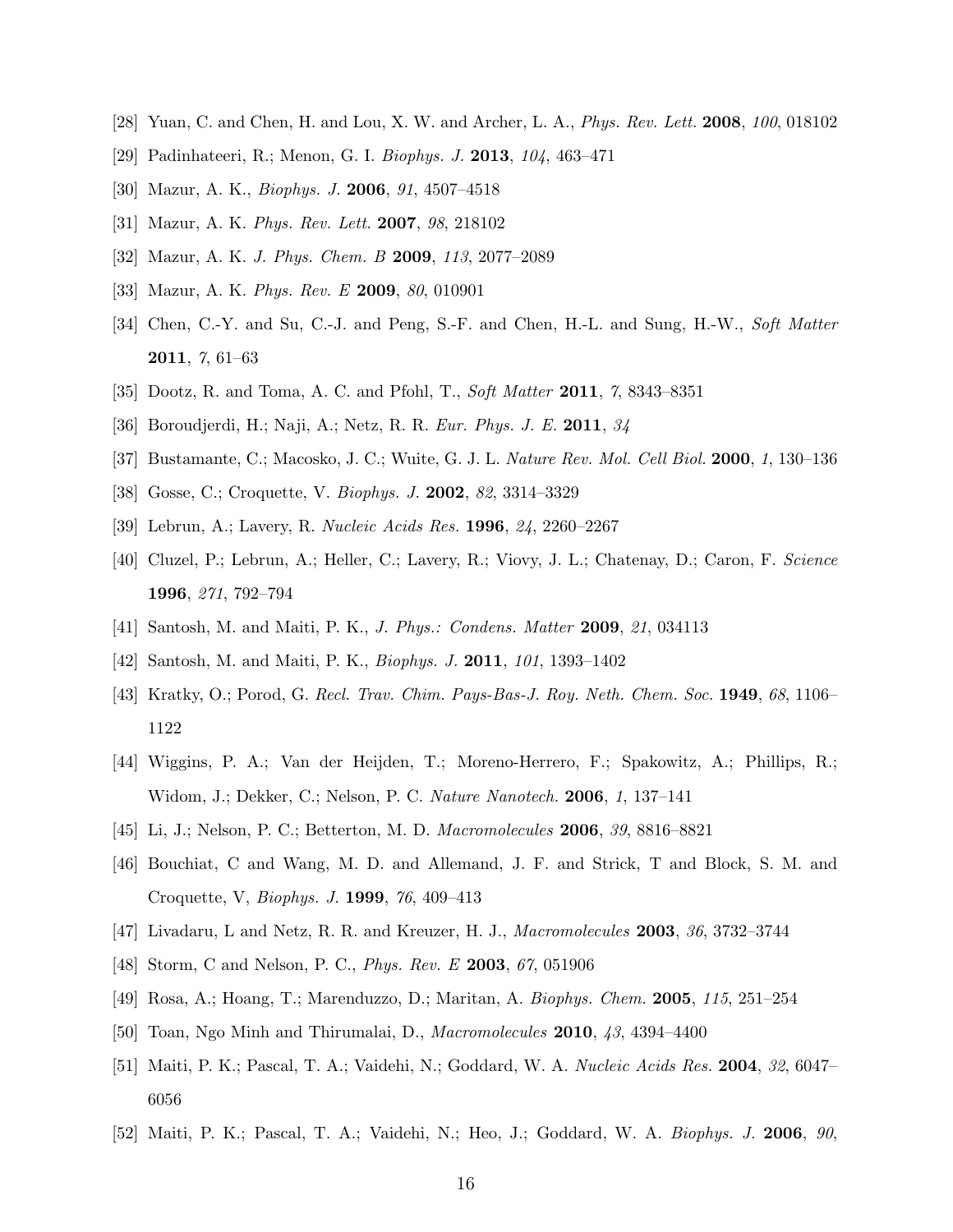1463–1479

- [53] Duan, Y.; Wu, C.; Chowdhury, S.; Lee, M. C.; Xiong, G. M.; Zhang, W.; Yang, R.; Cieplak, P.; Luo, R.; Lee, T.; Caldwell, J.; Wang, J. M.; Kollman, P. J. Comput. Chem. 2003, 24, 1999– 2012
- [54] Jorgensen, W. L.; Chandrasekhar, J.; Madura, J. D.; Impey, R. W.; Klein, M. L. J. Chem. Phys. 1983, 79, 926–935
- [55] Mayo, S. L.; Olafson, B. D.; Goddard, W. A. J. Phys. Chem. 1990, 94, 8897–8909
- [56] Darden, T.; York, D.; Pedersen, L. J. Chem. Phys. 1993, 98, 10089–10092
- [57] Ryckaert, J. P.; Ciccotti, G.; Berendsen, H. J. C. J. Comput. Phys. 1977, 23, 327–341
- [58] Lavery, R.; Skelnar, H. J. Biomol. Struct. Dyn. 1988, 6, 63–91
- [59] Becker, N. B.; Everaers, R. Science 2009, 325, 538
- [60] Noy, A.; Golestanian, R. Phys. Rev. Lett. 2012, 109, 228101
- [61] Odijk, T. Macromolecules 1995, 28, 7016–7018
- [62] Einert, T. R.; Staple, D. B.; Kreuzer, H.-J.; Netz, R. R. Biophys. J. 2010, 99, 578–587

### Figures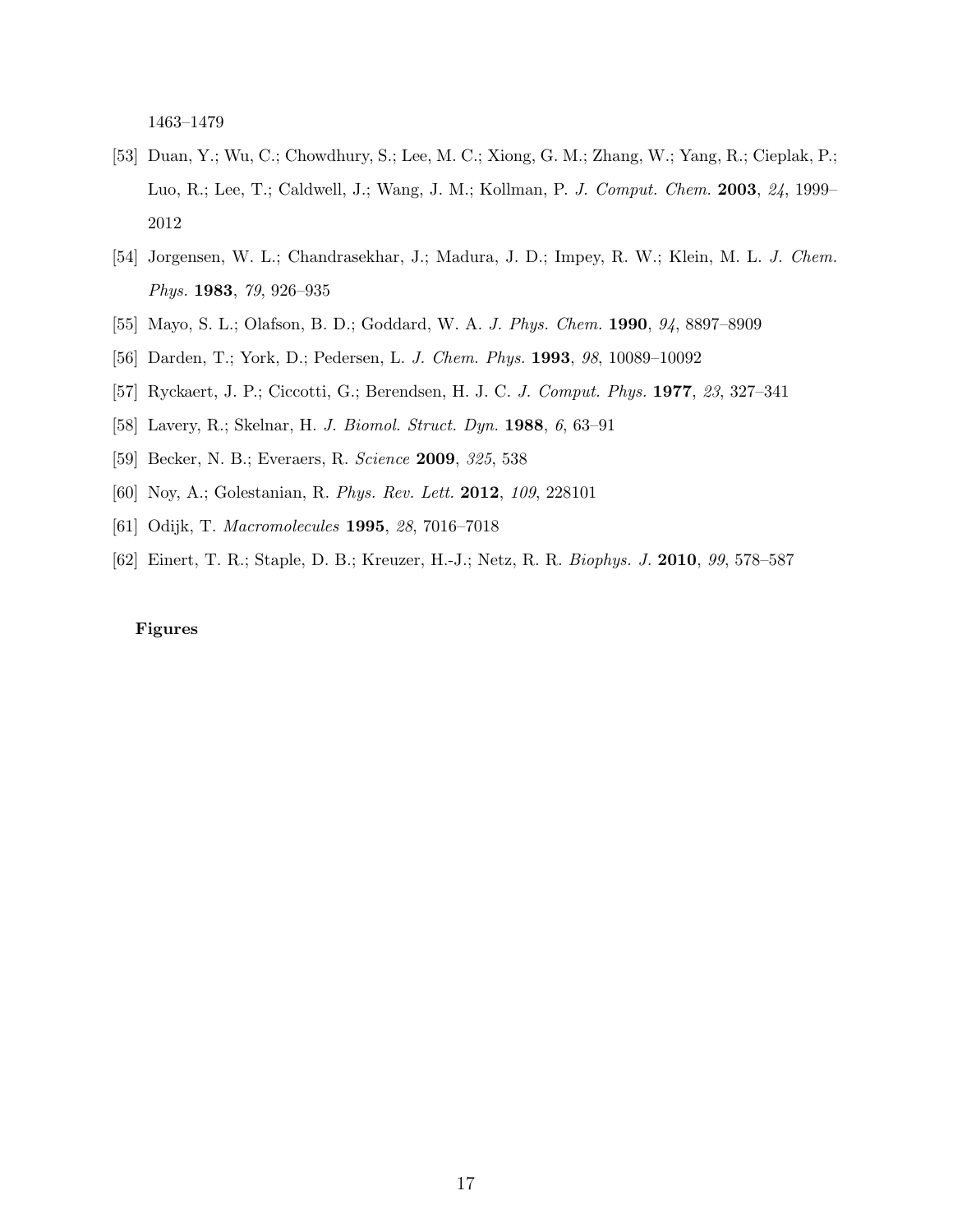

FIG. 1: Equilibrium MD simulations: (a) Schematic showing the base-pair rise h and contour length L. (b) Contour length and (c) end-to-end distance distribution for 38 base-pair bare DNA and dendrimer bound DNA. Fitting  $P(L)$  to a Gaussian gives a stretch modulus  $\gamma_1$  of 955 pN for bare DNA and 959 pN for dendrimer bound DNA. Representative snapshots of 38 base-pair (d) bare DNA and  $(e)$  dendrimer bound DNA. We can see from plot of  $P(R)$  and snapshots that the bare DNA is almost straight with less bending fluctuations, where as dendrimer bound DNA has large bending fluctuations. Color code: adenine - cyan, guanine - pink, thymine - white, cytosine - green, helix axis - red and dendrimer - orange.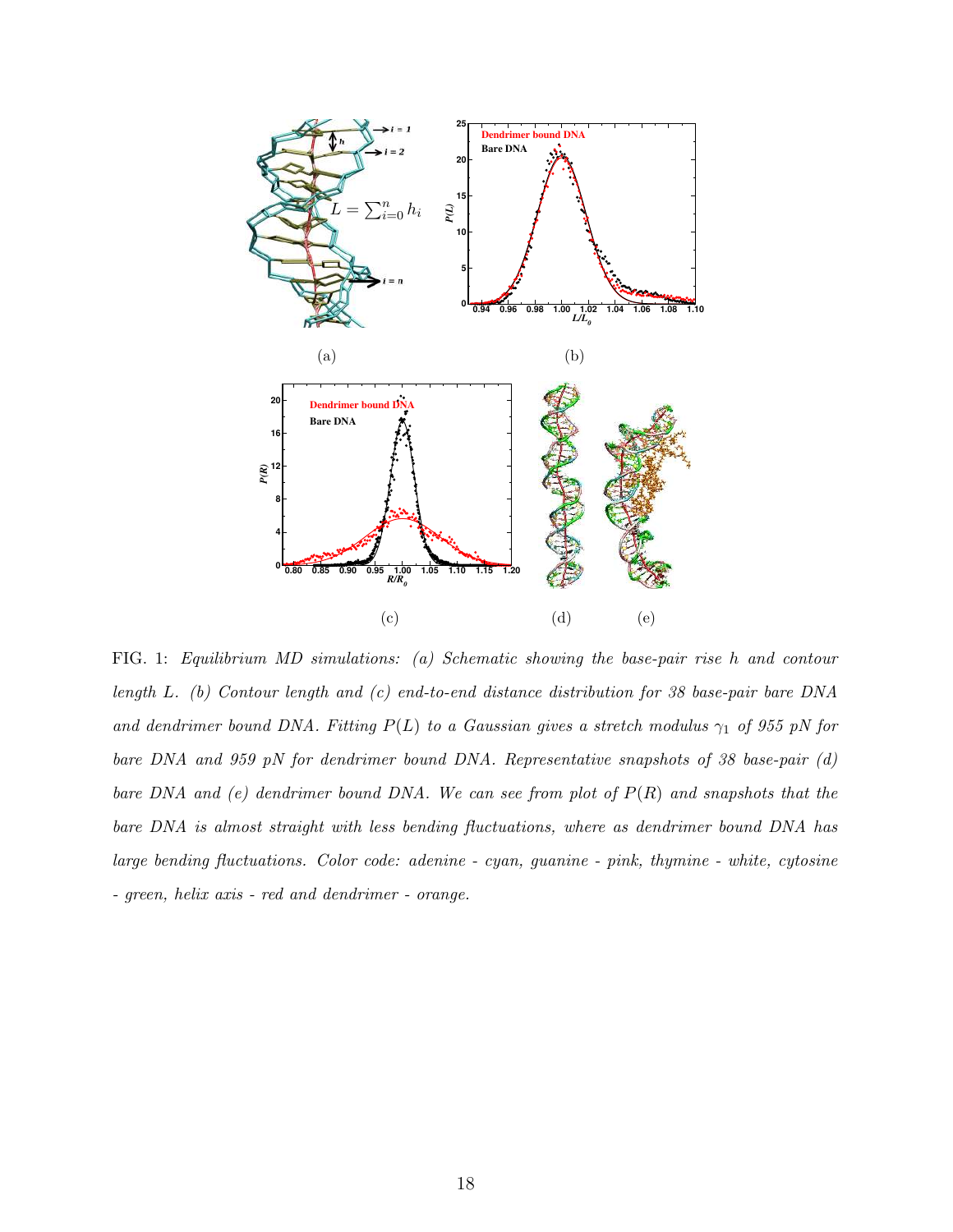

FIG. 2: Results for bare DNA: (a) Semi-log plot of contour length distribution  $P(L)$  for various base-pair lengths. For all base-pair lengths,  $P(L)$  is Gaussian and hence  $\ln P(L)$  is linear in  $(L/L_0 - 1)^2$ . (b) Semi-log plot of bending angle distribution  $P(\theta)$  for various base-pair lengths. The persistence length  $L_p$  calculated from the slope for 37 base-pair is 43 nm which is close to experimental findings.



FIG. 3: Variance  $\sigma_n^2$  in end-to-end distance as a function of the number of base-pairs n for bare DNA and dendrimer bound DNA.  $\sigma_n^2$  is quartic in n. Inset shows average end-to-end distance  $R_n$ as function of n,  $R_n \propto n$ .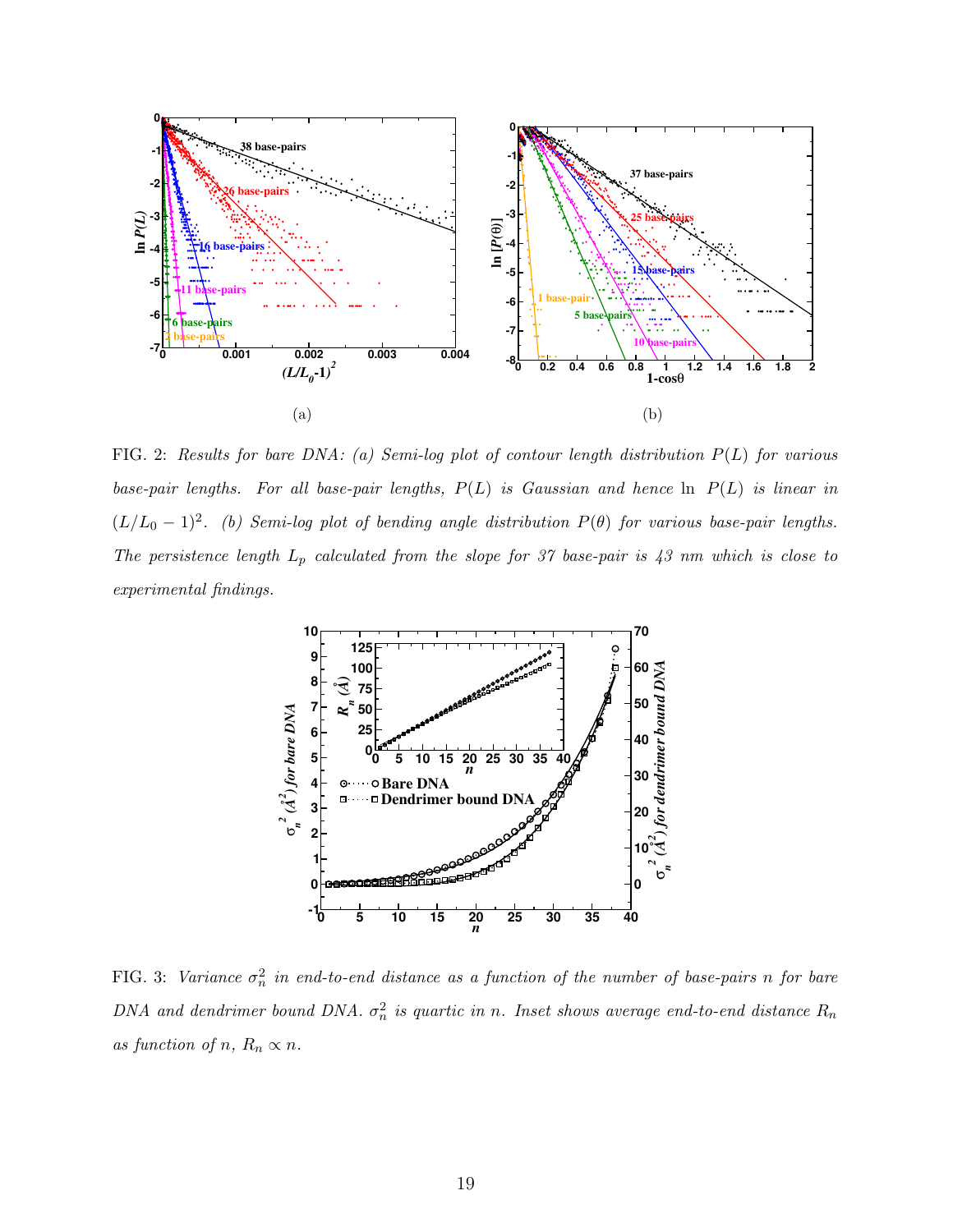

FIG. 4: Solution of WLC model using numerical calculations: (a)  $P(R)$  for various  $\beta$  values, where  $\beta = L_0/L_p$ . Schematic of the WLC model is shown in the inset. We compare  $P(R)$  of WLC model with  $P(R)$  that is obtained from MD results for DNA and dendrimer bound DNA.  $P(R)$  for dendrimer bound DNA is deviating from the WLC result since WLC model does not consider the dendrimer effect. (b) Force-extension curves for various  $\beta$  values. Analytical results of Marko-Siggia [8] is in good agreement with force-extension curve obtained by numerical simulation for large  $\beta$ .